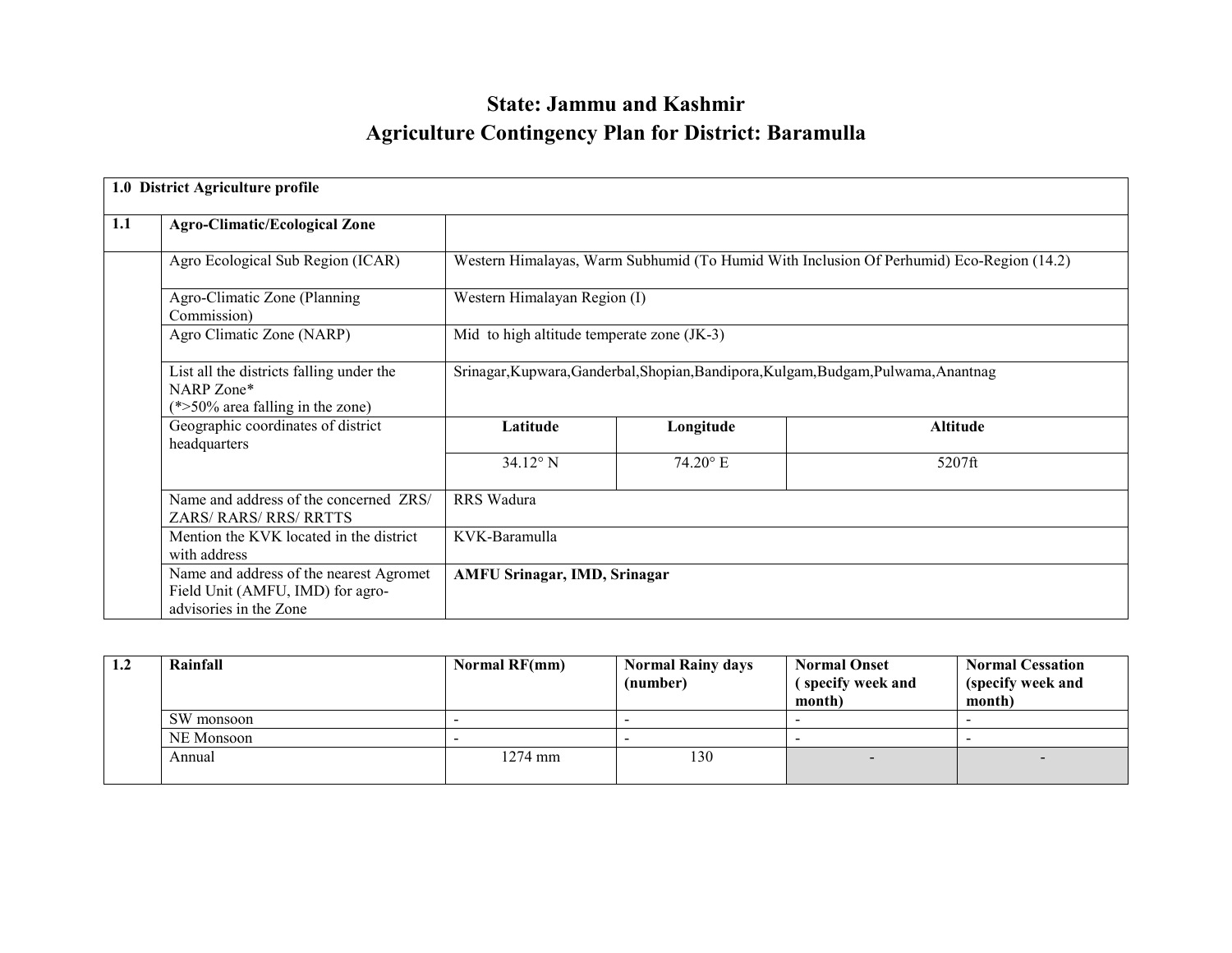| 1.3 | Land use<br>pattern of<br>the<br>district<br>(latest)<br>statistics) | Geographical<br>area | Cultivable<br>area | Forest<br>area | Land<br>under<br>non-<br>agricultura<br>l use | Permanent<br>pastures | Cultivable<br>wasteland | Land<br>under<br>Misc.<br>tree<br>crops<br>and<br>groves | Barren and<br>uncultivable<br>land | Current<br>fallows | Other<br>fallows |
|-----|----------------------------------------------------------------------|----------------------|--------------------|----------------|-----------------------------------------------|-----------------------|-------------------------|----------------------------------------------------------|------------------------------------|--------------------|------------------|
|     | Area<br>$(^{6}000 \text{ ha})$                                       | 109.470              | 64.853             | .054           | 11.120                                        | 8.519                 | 8.249                   | .244                                                     | 6.749                              | 6.149              | 1.533            |

| 1.4 | Major Soils (common names like red<br>sandy loam deep soils (etc.,)* | Area $('000 ha)$ | Percent $(\% )$ of total |
|-----|----------------------------------------------------------------------|------------------|--------------------------|
|     | Silty clay loam                                                      |                  | 60                       |
|     | Sandy loam                                                           |                  | 30                       |
|     | Silty loam                                                           |                  | 10                       |

| 1.5 | <b>Agricultural land use</b> | Area $('000 ha)$ | Cropping intensity $\%$ |
|-----|------------------------------|------------------|-------------------------|
|     | Net sown area                | 64.853           | 103                     |
|     | Area sown more than once     | 2.295            |                         |
|     | Gross cropped area           | 67.148           |                         |

| 1.6 | Irrigation                     | Area ('000 ha) |                |                                    |  |  |
|-----|--------------------------------|----------------|----------------|------------------------------------|--|--|
|     | Net irrigated area             | 29.409         |                |                                    |  |  |
|     | Gross irrigated area           | 31.160         |                |                                    |  |  |
|     | Rainfed area                   | 11.137         |                |                                    |  |  |
|     | <b>Sources of Irrigation</b>   | Number         | Area ('000 ha) | Percentage of total irrigated area |  |  |
|     | Canals                         | 198            |                | 89                                 |  |  |
|     | Tanks                          |                |                |                                    |  |  |
|     | Open wells                     |                |                |                                    |  |  |
|     | Bore wells                     |                |                |                                    |  |  |
|     | Lift irrigation schemes        |                |                |                                    |  |  |
|     | Micro-irrigation               |                |                |                                    |  |  |
|     | Other sources (please specify) |                |                |                                    |  |  |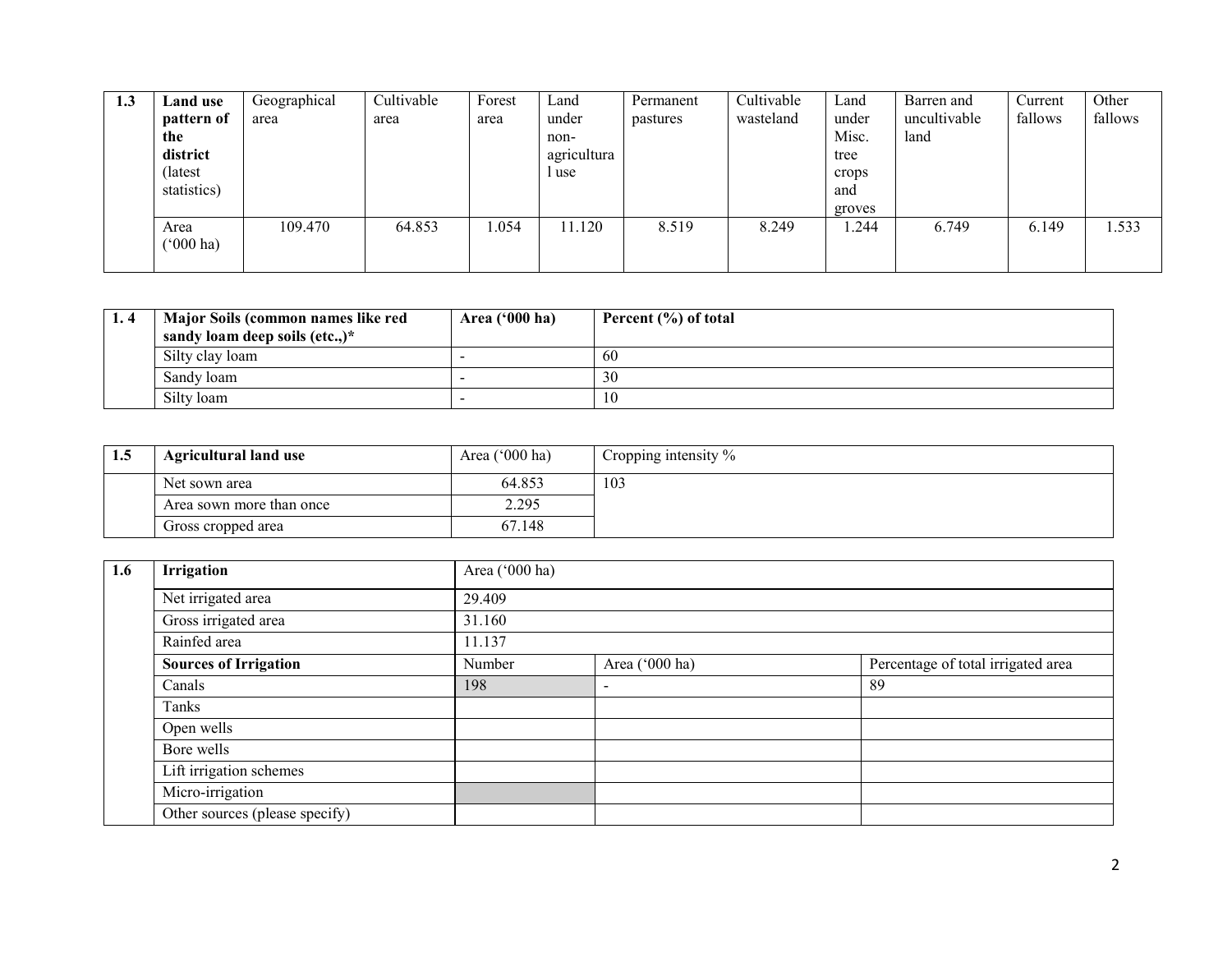|                                                     | Total Irrigated Area                                                                                       |                           |                          |                                                                                                   |
|-----------------------------------------------------|------------------------------------------------------------------------------------------------------------|---------------------------|--------------------------|---------------------------------------------------------------------------------------------------|
|                                                     | Pump sets                                                                                                  | 1120                      |                          |                                                                                                   |
|                                                     | No. of Tractors                                                                                            | 568                       |                          |                                                                                                   |
|                                                     | Groundwater availability and use* (Data<br>source: State/Central Ground water<br><b>Department /Board)</b> | No. of blocks/<br>Tehsils | $(\%)$ area              | Quality of water (specify the problem<br>such as high levels of arsenic,<br>fluoride, saline etc) |
|                                                     | Over exploited                                                                                             |                           |                          |                                                                                                   |
|                                                     | Critical                                                                                                   | $\overline{\phantom{0}}$  | -                        |                                                                                                   |
|                                                     | Semi-critical                                                                                              | $\overline{\phantom{a}}$  | $\overline{\phantom{0}}$ |                                                                                                   |
|                                                     | Safe                                                                                                       |                           |                          |                                                                                                   |
|                                                     | Wastewater availability and use                                                                            | $\overline{\phantom{a}}$  | $\overline{\phantom{a}}$ |                                                                                                   |
|                                                     | Ground water quality                                                                                       |                           |                          |                                                                                                   |
| *over-exploited: groundwater utilization safe: <70% |                                                                                                            |                           |                          |                                                                                                   |

#### 1.7 Area under major field crops & horticulture (Specify year 2008-09)

| 1.7 | <b>Major field crops</b><br>cultivated | Area ('000 ha) |                |              |                  |         |              |                |                |  |  |
|-----|----------------------------------------|----------------|----------------|--------------|------------------|---------|--------------|----------------|----------------|--|--|
|     |                                        |                | <b>Kharif</b>  |              |                  | Rabi    |              |                |                |  |  |
|     |                                        | Irrigated      | Rainfed        | <b>Total</b> | <b>Irrigated</b> | Rainfed | <b>Total</b> | <b>Summer</b>  | Grand<br>total |  |  |
|     | Paddy                                  | 21.145         | $\blacksquare$ |              |                  |         |              | $\sim$         | 21.145         |  |  |
|     | Maize                                  | 22.145         | $\blacksquare$ |              |                  |         |              | $\blacksquare$ | 22.145         |  |  |
|     | Greengram& Beans                       | 2.496          | $\blacksquare$ |              |                  |         |              | $\sim$         | 2.496          |  |  |
|     | Peas                                   |                | $\blacksquare$ |              |                  |         |              | $\blacksquare$ |                |  |  |
|     | Fodder                                 | 1.263          | $\blacksquare$ |              |                  |         |              | $\blacksquare$ | 1.263          |  |  |
|     | Oil Seed                               | $\blacksquare$ | $\sim$         |              |                  | 1.243   |              | $\sim$         | 1.243          |  |  |
|     | Wheat                                  | $\blacksquare$ | $\sim$         |              |                  | 0.039   |              | $\sim$         | 0.039          |  |  |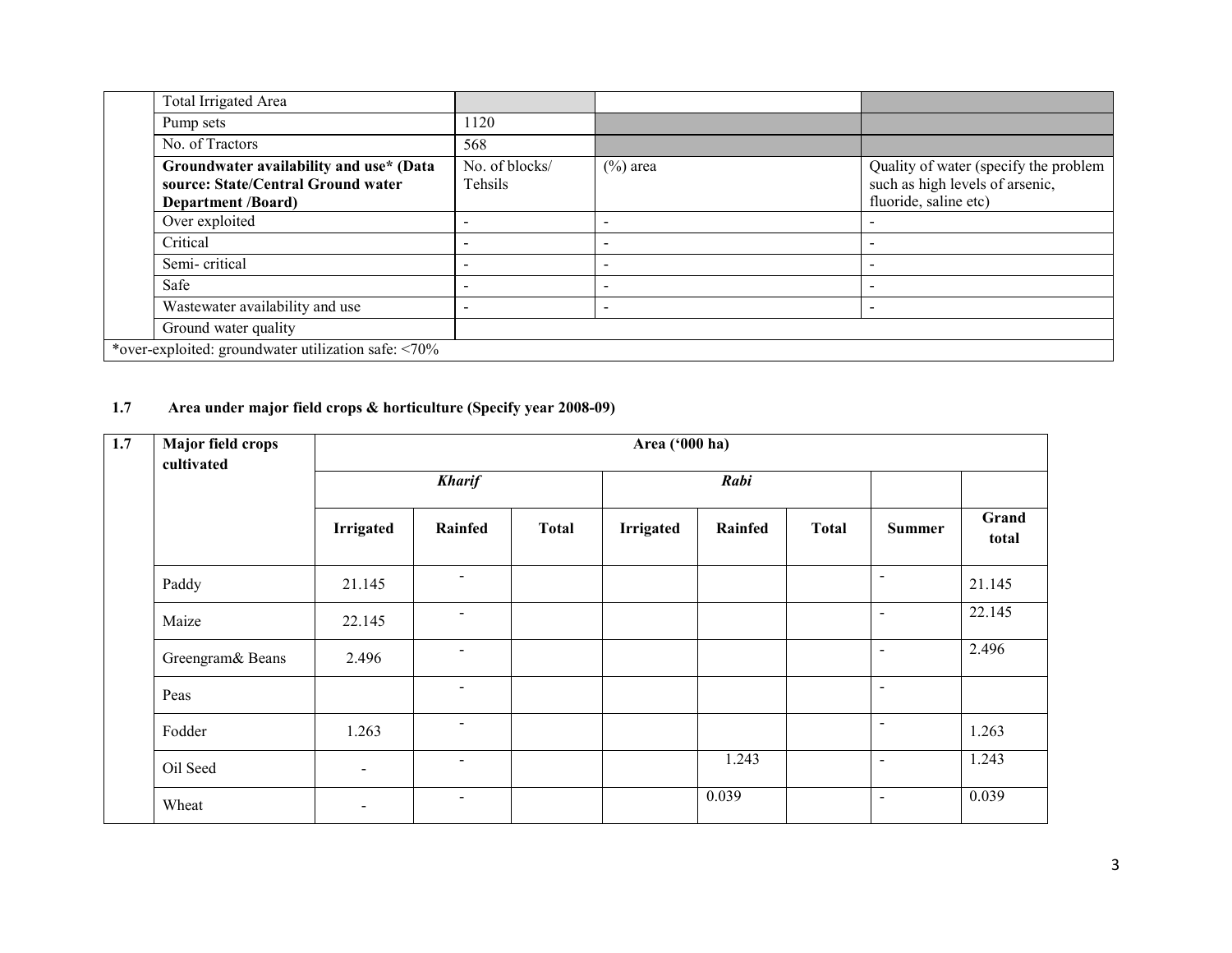| Horticulture crops -<br><b>Fruits</b>  | Area ('000 ha) |                  |         |  |  |  |
|----------------------------------------|----------------|------------------|---------|--|--|--|
|                                        | <b>Total</b>   | <b>Irrigated</b> | Rainfed |  |  |  |
| Apple                                  | 23.595         |                  |         |  |  |  |
| Pear                                   | 0.599          |                  |         |  |  |  |
| Cheery                                 | 0.207          |                  |         |  |  |  |
| Apricot                                | 0.120          |                  |         |  |  |  |
| Horticulture crops                     |                |                  |         |  |  |  |
| Walnut                                 | 3.088          |                  |         |  |  |  |
| Almond                                 | 0.264          |                  |         |  |  |  |
| <b>Medicinal and</b><br>Aromatic crops |                |                  |         |  |  |  |
| <b>Plantation crops</b>                |                |                  |         |  |  |  |
| Eg., industrial<br>pulpwood crops etc. |                |                  |         |  |  |  |
| <b>Fodder crops</b>                    |                |                  |         |  |  |  |
| <b>Total fodder crop</b><br>area       |                |                  |         |  |  |  |
| <b>Grazing land</b>                    |                |                  |         |  |  |  |
| Sericulture etc                        |                |                  |         |  |  |  |
| Others (specify)                       |                |                  |         |  |  |  |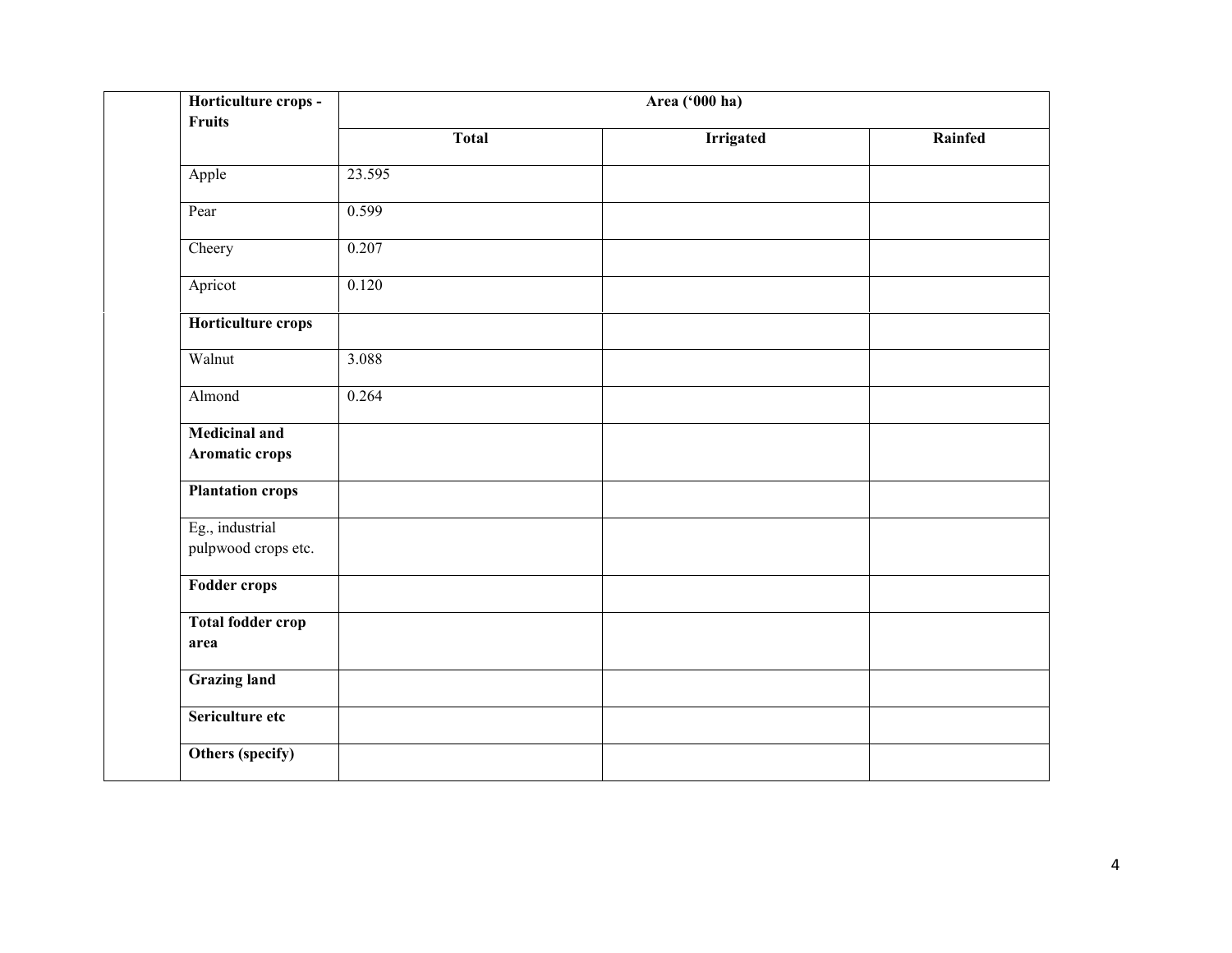| 1.8  | Livestock                                                            |                        | <b>Male ('000)</b>     |                    | Female ('000)                            |                                                        | <b>Total ('000)</b>  |                                       |  |  |
|------|----------------------------------------------------------------------|------------------------|------------------------|--------------------|------------------------------------------|--------------------------------------------------------|----------------------|---------------------------------------|--|--|
|      | Non descriptive Cattle (local low yielding)                          |                        |                        |                    |                                          |                                                        | 2821                 |                                       |  |  |
|      | Improved cattle                                                      |                        |                        |                    |                                          |                                                        | 84.207               |                                       |  |  |
|      | Crossbred cattle                                                     |                        |                        |                    |                                          |                                                        | 150.239              |                                       |  |  |
|      | Non descriptive Buffaloes (local low yielding)                       |                        |                        |                    |                                          |                                                        | 75                   |                                       |  |  |
|      | <b>Descript Buffaloes</b>                                            |                        |                        |                    |                                          |                                                        |                      |                                       |  |  |
|      | Goat                                                                 |                        |                        |                    |                                          |                                                        | 969                  |                                       |  |  |
|      | Sheep                                                                |                        |                        |                    |                                          |                                                        | 2901                 |                                       |  |  |
|      | Others (Camel, Pig, Yak etc.)                                        |                        |                        |                    |                                          |                                                        | 09.265               |                                       |  |  |
|      | Commercial dairy farms (Number)                                      |                        |                        |                    |                                          |                                                        |                      |                                       |  |  |
| 1.9  | Poultry<br>Commercial<br>Backyard                                    |                        | No. of farms           |                    |                                          | Total No. of birds ('000)                              |                      |                                       |  |  |
|      |                                                                      |                        |                        | 521.232            |                                          |                                                        |                      |                                       |  |  |
|      |                                                                      |                        |                        | 754.50             |                                          |                                                        |                      |                                       |  |  |
| 1.10 | Fisheries (Data source: Chief Planning Officer)                      |                        |                        |                    |                                          |                                                        |                      |                                       |  |  |
|      | A. Capture                                                           |                        |                        |                    |                                          |                                                        |                      |                                       |  |  |
|      | i) Marine (Data Source:<br>No. of fishermen<br>Fisheries Department) |                        | <b>Boats</b>           |                    |                                          |                                                        | <b>Nets</b>          |                                       |  |  |
|      |                                                                      |                        | Mechanized             | Non-<br>mechanized | Mechanized<br>(Trawl nets,<br>Gill nets) | Non-mechanized<br>(Shore Seines, Stake &<br>trap nets) |                      | facilities<br>(Ice<br>plants<br>etc.) |  |  |
|      | ii) Inland (Data Source:<br>Fisheries Department)                    |                        | No. Farmer owned ponds |                    | <b>No. of Reservoirs</b>                 |                                                        | No. of village tanks |                                       |  |  |
|      |                                                                      |                        |                        |                    |                                          |                                                        |                      |                                       |  |  |
|      | <b>B.</b> Culture                                                    |                        |                        |                    |                                          |                                                        |                      |                                       |  |  |
|      |                                                                      | Water Spread Area (ha) |                        | Yield (t/ha)       | <b>Production ('000</b><br>tons)         |                                                        |                      |                                       |  |  |
|      | i) Brackish water (Data Source: MPEDA/Fisheries Department)          |                        |                        |                    |                                          |                                                        |                      |                                       |  |  |
|      | ii) Fresh water (Data Source: Fisheries Department)                  |                        |                        |                    |                                          |                                                        |                      |                                       |  |  |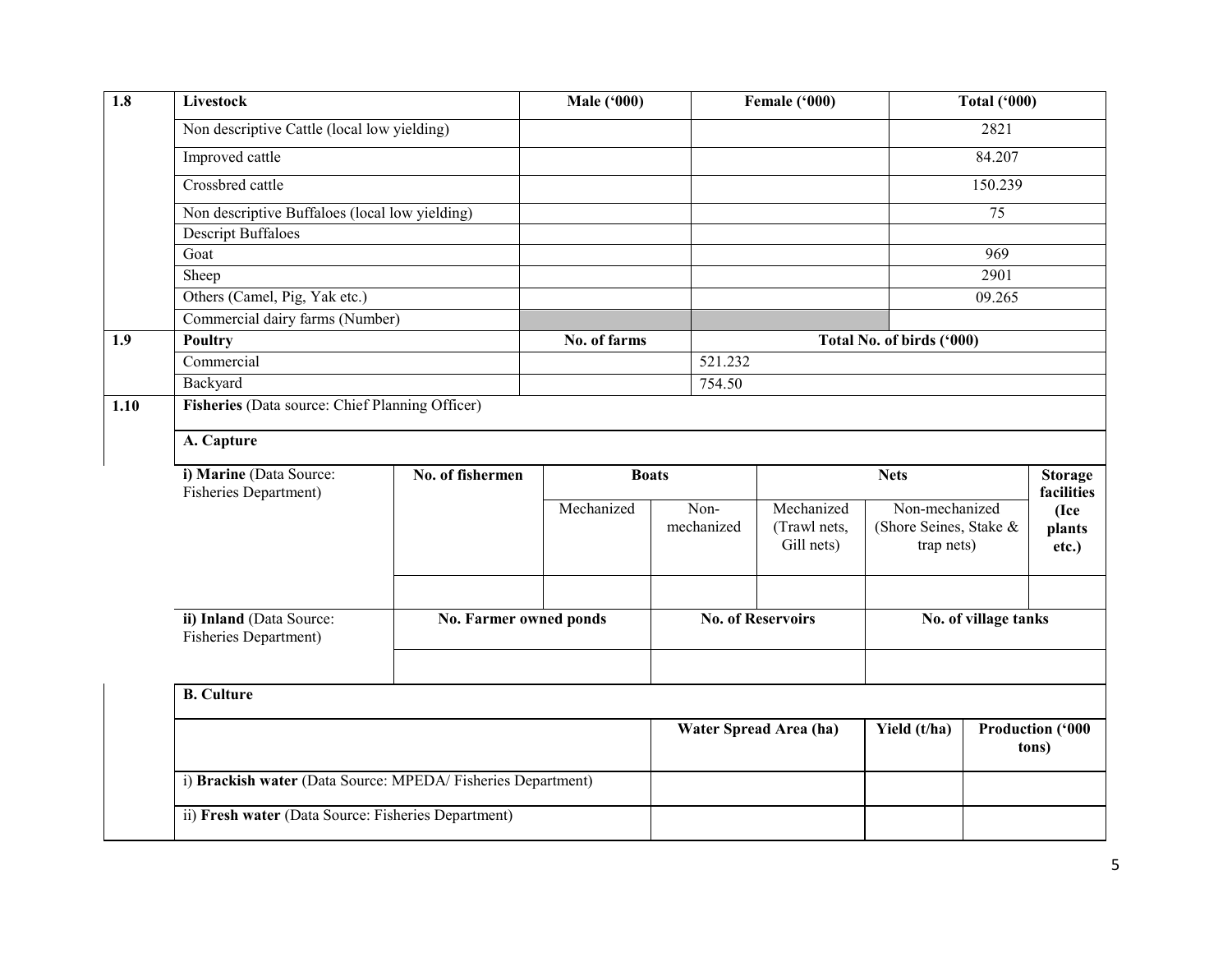| .her⁄ |  |  |  |
|-------|--|--|--|
|       |  |  |  |

#### 1.11 Production and Productivity of major crops

| 1.11 | Name of | Kharif                |                                                                           |                       | Rabi                    |                       | <b>Summer</b>           |                       | <b>Total</b>            |                                           |
|------|---------|-----------------------|---------------------------------------------------------------------------|-----------------------|-------------------------|-----------------------|-------------------------|-----------------------|-------------------------|-------------------------------------------|
|      | crop    | Production<br>(000 t) | Productivity<br>(kg/ha)                                                   | Production<br>(000 t) | Productivity<br>(kg/ha) | Production<br>(000 t) | Productivity<br>(kg/ha) | Production<br>(000 t) | Productivity<br>(kg/ha) | residue<br>as<br>fodder<br>(000)<br>tons) |
|      |         |                       | Major Field crops (Crops to be identified based on total acreage)         |                       |                         |                       |                         |                       |                         |                                           |
|      | Paddy   | 84.5                  | 4200                                                                      | $\blacksquare$        | $\sim$                  | $\blacksquare$        | $\blacksquare$          | 84.5                  | 4200                    | $\blacksquare$                            |
|      | Maize   | 17.7                  | 800                                                                       |                       |                         |                       |                         | 17.7                  | 800                     |                                           |
|      | Pulses  | 0.87                  | 500                                                                       |                       |                         |                       |                         | 0.87                  | 500                     |                                           |
|      | Fodder  | 5.00                  | 12500                                                                     |                       |                         |                       |                         | 5.00                  | 12500                   |                                           |
|      | Oilseed | 0.757                 | 600                                                                       |                       |                         |                       |                         | 0.757                 | 600                     |                                           |
|      |         |                       | Major Horticultural crops (Crops to be identified based on total acreage) |                       |                         |                       |                         |                       |                         |                                           |
|      | Apple   | 482.951               | 1900                                                                      |                       |                         |                       |                         | 482.951               | 1900                    |                                           |
|      | Pear    | 1.989                 | $\overline{300}$                                                          |                       |                         |                       |                         | 1.989                 | 300                     |                                           |
|      | Cheery  | 0.406                 | 100                                                                       |                       |                         |                       |                         | 0.406                 | 100                     |                                           |
|      | Olive   | 0.001                 | 10                                                                        |                       |                         |                       |                         | 0.001                 | 10                      |                                           |
|      | Walnut  | 6.720                 | 200                                                                       |                       |                         |                       |                         | 6.720                 | 200                     |                                           |
|      | Almond  | 0.003                 | 10                                                                        |                       |                         |                       |                         | 0.003                 | $10\,$                  |                                           |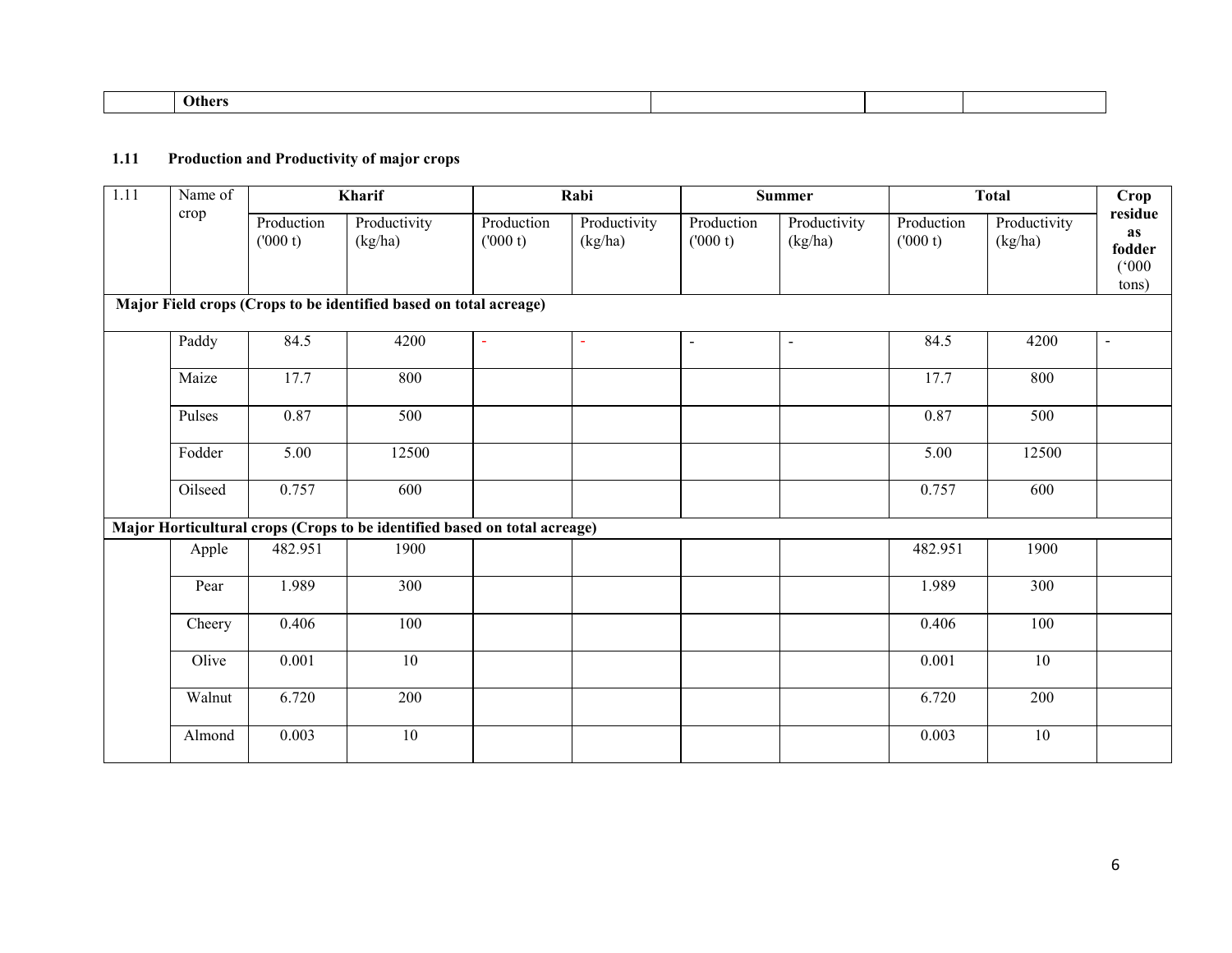| 1.12 | Sowing window for 5 major | Rice                                | <b>Maize</b>                   | <b>Pulses</b>             | <b>Oil Seed</b>         | <b>Rice</b> |
|------|---------------------------|-------------------------------------|--------------------------------|---------------------------|-------------------------|-------------|
|      | field crops/              |                                     |                                |                           |                         |             |
|      | (start and end of normal) |                                     |                                |                           |                         |             |
|      | sowing period)            |                                     |                                |                           |                         |             |
|      | Kharif-Rainfed            |                                     | $2nd$ week of April-           | $2nd$ week of May –       |                         |             |
|      |                           |                                     | $3rd$ week of May              | $2nd$ week of June        |                         |             |
|      | Kharif-Irrigated          | $3rd$ week of April-2 <sup>nd</sup> | 1 <sup>st</sup> week of April- | $2nd$ week of May - $2nd$ |                         |             |
|      |                           | week of May                         | $3rd$ week of May              | week of June              |                         |             |
|      | Rabi-Rainfed              |                                     |                                |                           | $1st$ week of October - |             |
|      |                           |                                     |                                |                           | $2nd$ week of October   |             |
|      | Rabi-Irrigated            |                                     |                                |                           |                         |             |

| 1.13 | What is the major contingency the district is prone to? (Tick mark) | Regular | Occasional               | <b>None</b> |
|------|---------------------------------------------------------------------|---------|--------------------------|-------------|
|      | Drought                                                             |         |                          |             |
|      | Flood                                                               |         | $\overline{\phantom{0}}$ |             |
|      | Cyclone                                                             |         |                          |             |
|      | Hail storm                                                          |         |                          |             |
|      | Heat wave                                                           |         | $\overline{\phantom{a}}$ |             |
|      | Cold wave                                                           |         | $\overline{\phantom{a}}$ |             |
|      | Frost                                                               |         |                          |             |
|      | Sea water intrusion                                                 |         | $\overline{\phantom{a}}$ |             |
|      | Pests and disease outbreak (specify)                                |         |                          |             |
|      | Others (specify)                                                    |         |                          |             |

| 1.14 | Include Digital maps of<br>the district for | Location map of district within State as Annexure I | Enclosed: Yes |
|------|---------------------------------------------|-----------------------------------------------------|---------------|
|      |                                             | Mean annual rainfall as Annexure 2                  | Enclosed: Yes |
|      |                                             | Soil map as Annexure 3                              | Enclosed: No  |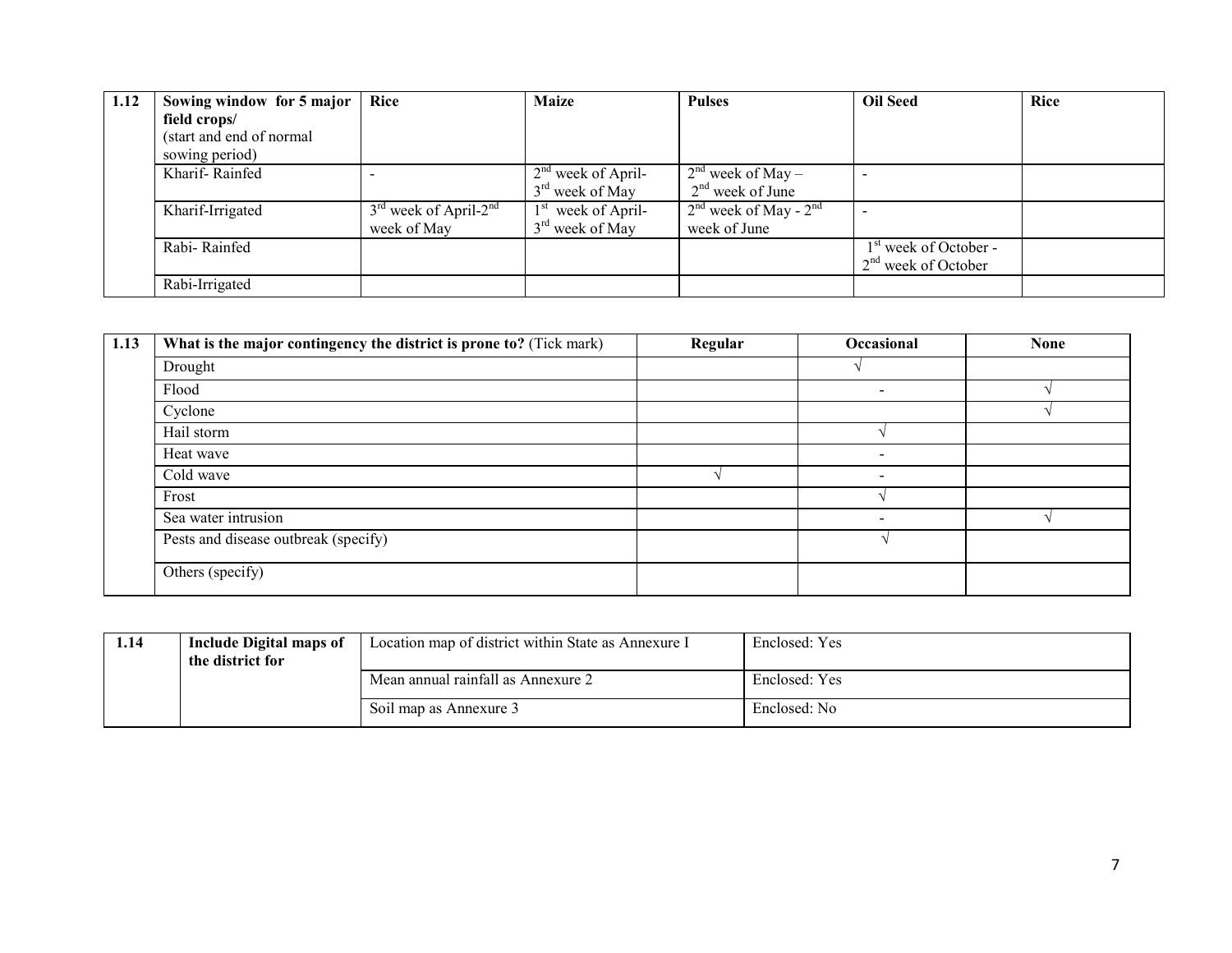### Annexure I

## Map of Baramulla

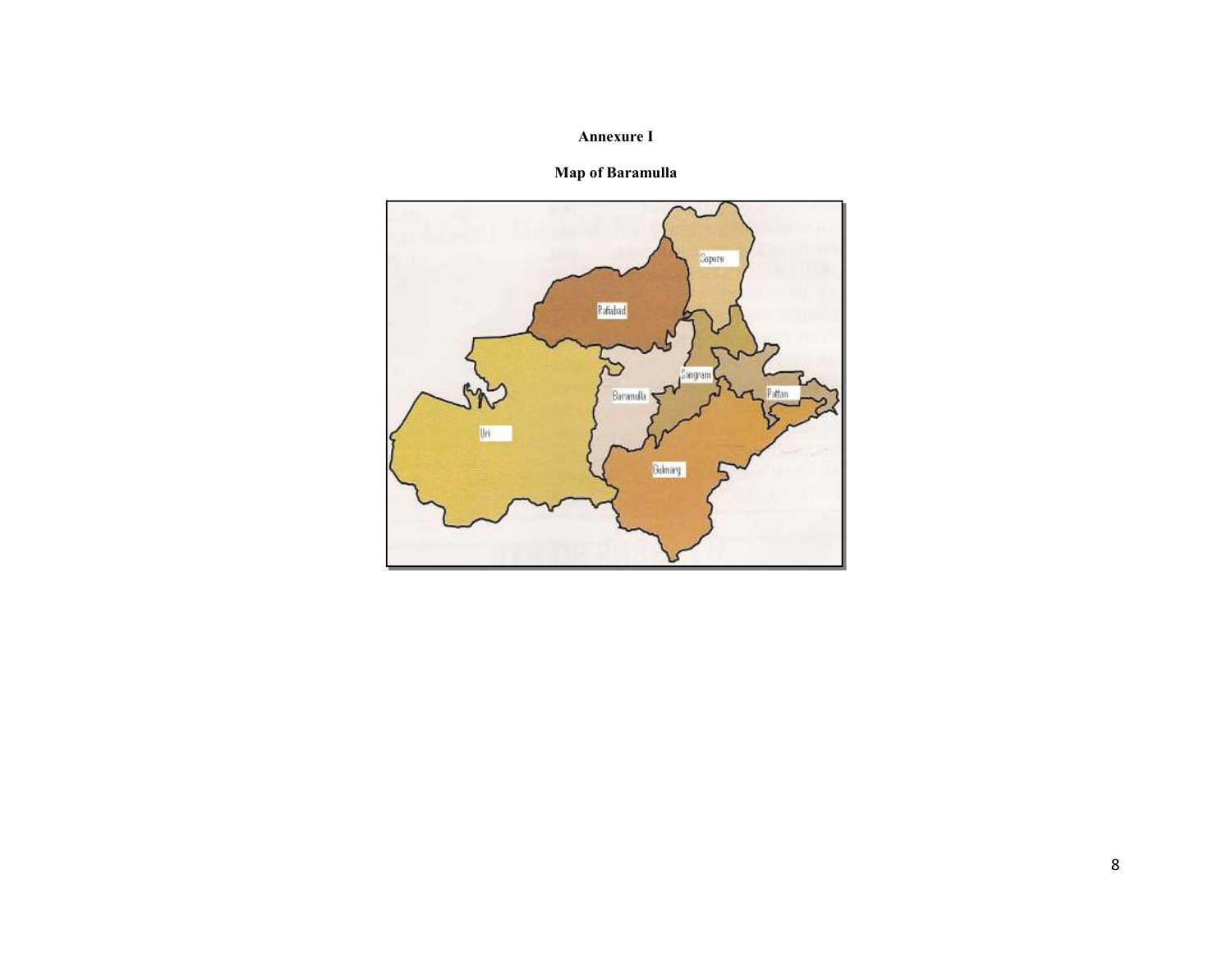Annexure II



#### 2.0 Strategies for weather related contingencies

#### 2.1 Drought -(Not Applicable

#### 2.1.1 Rainfed situation

| Condition           |                      |                                            | <b>Suggested Contingency measures</b> |           |                   |
|---------------------|----------------------|--------------------------------------------|---------------------------------------|-----------|-------------------|
| <b>Early season</b> | <b>Maior Farming</b> | Normal Crop / Cropping system <sup>p</sup> | change in crop /                      | Agronomic | <b>Remarks</b> on |
| drought             | situation            |                                            | cropping system                       | measures  | Implementation    |
| (delaved onset)     |                      |                                            | including variety                     |           |                   |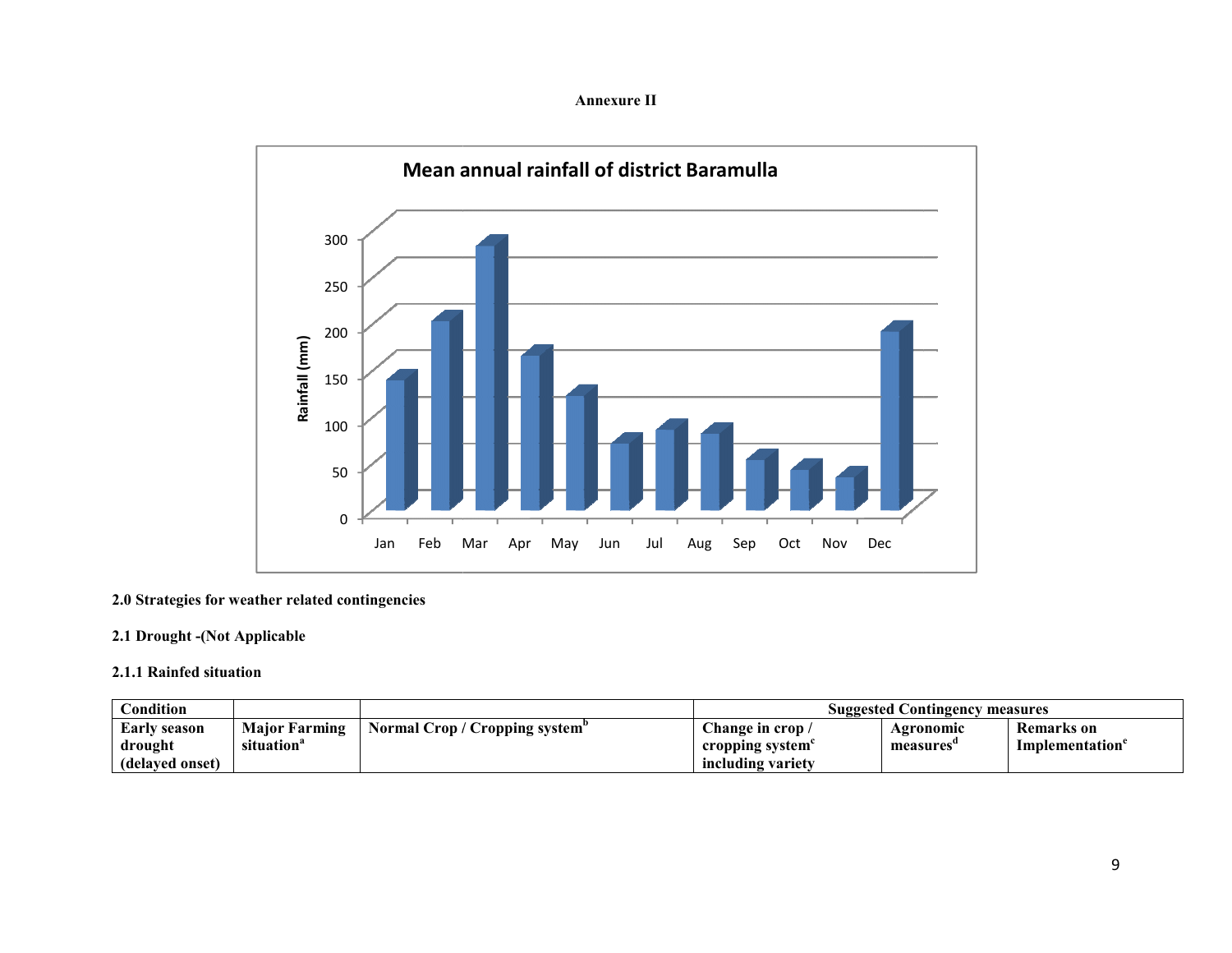| Delayed by two | Pleistocene     | Maize + Greengram/                        | No change is |  |
|----------------|-----------------|-------------------------------------------|--------------|--|
| weeks          | medium rainfall | Maize $+$ Rajmash                         | recommended  |  |
|                | precipitation   | Maize: $C_6$ , $C_8$                      |              |  |
|                |                 | Greengram: Shalimar moong-1               |              |  |
| $3rd$ week of  |                 | Rajmash: Canadian red                     |              |  |
| January        |                 | Oats (sabzar)                             |              |  |
|                |                 |                                           |              |  |
|                | Shallow soils   | Maize /                                   |              |  |
|                | high rainfall   | Maize $+$ Rajmash                         | No change is |  |
|                | (high altitude) |                                           | recommended  |  |
|                |                 | Maize: C-15, SKG-1, SKG-2, Shalimar maize |              |  |
|                |                 | hybrid-1                                  |              |  |
|                |                 | Rajmash: Canadian red                     |              |  |

| Condition                                                  |                                                 |                                                                                                                                            |                                                                    | <b>Suggested Contingency measures</b>                                                                              |                                                  |
|------------------------------------------------------------|-------------------------------------------------|--------------------------------------------------------------------------------------------------------------------------------------------|--------------------------------------------------------------------|--------------------------------------------------------------------------------------------------------------------|--------------------------------------------------|
| <b>Early season</b><br>drought<br>(delayed onset)          | <b>Major Farming</b><br>situation <sup>a</sup>  | Normal Crop / Cropping system <sup>b</sup>                                                                                                 | Change in crop / cropping<br>system <sup>c</sup> including variety | Agronomic measures <sup>a</sup>                                                                                    | <b>Remarks</b> on<br>Implementation <sup>e</sup> |
| Delayed by 4<br>& 6 weeks                                  | Pleistocene<br>medium rainfall<br>precipitation | $Maize + Greengram/$<br>Maize + $Rajmash$<br>Maize: $C_6$ , $C_8$<br>Greengram: Shalimar moong-1<br>Rajmash: Canadian red<br>Oats (sabzar) | No change is recommended                                           | • Adjust the sowing<br>depth of maize in<br>moisture zone<br>• Furrow sowing across<br>the slope<br>• Early sowing |                                                  |
| $1st$ week of<br>February and<br>$3rd$ week of<br>February | Shallow soils<br>high rainfall(high<br>altitute | Maize /<br>Maize + $Rajmash$<br>Maize: C-15, SKG-1, SKG-2, Shalimar<br>maize hybrid-1<br>Rajmah: Canadian red                              | No change is recommended                                           | • Thinning in brown<br>sarson and use as<br>organic mulch                                                          |                                                  |

| Condition           |                        |                                            | <b>Suggested Contingency measures</b> |                        |                             |
|---------------------|------------------------|--------------------------------------------|---------------------------------------|------------------------|-----------------------------|
| <b>Early season</b> | <b>Major Farming</b>   | Normal Crop / Cropping system <sup>p</sup> | Change in crop / cropping             | <b>Agronomic</b>       | <b>Remarks</b> on           |
| drought             | situation <sup>a</sup> |                                            | system <sup>c</sup> including variety | measures               | Implementation <sup>e</sup> |
| (delayed onset)     |                        |                                            |                                       |                        |                             |
|                     | Pleistocene            | Maize + Greengram/                         | Maize(local)-Fallow                   | $\bullet$ Use local    |                             |
| Delayed by $8th$    | medium rainfall        | $Maize + Rajmask$                          | $Maize(local) + Beans-Fallow$         | varieties              |                             |
| week                | precipitation          | Maize: $C_6$ , $C_8$                       | $Maize(local) +$                      | $\bullet$ Follow water |                             |
|                     |                        | Greengram: Shalimar moong-1                | Greengram/cowpea-Fallow               |                        |                             |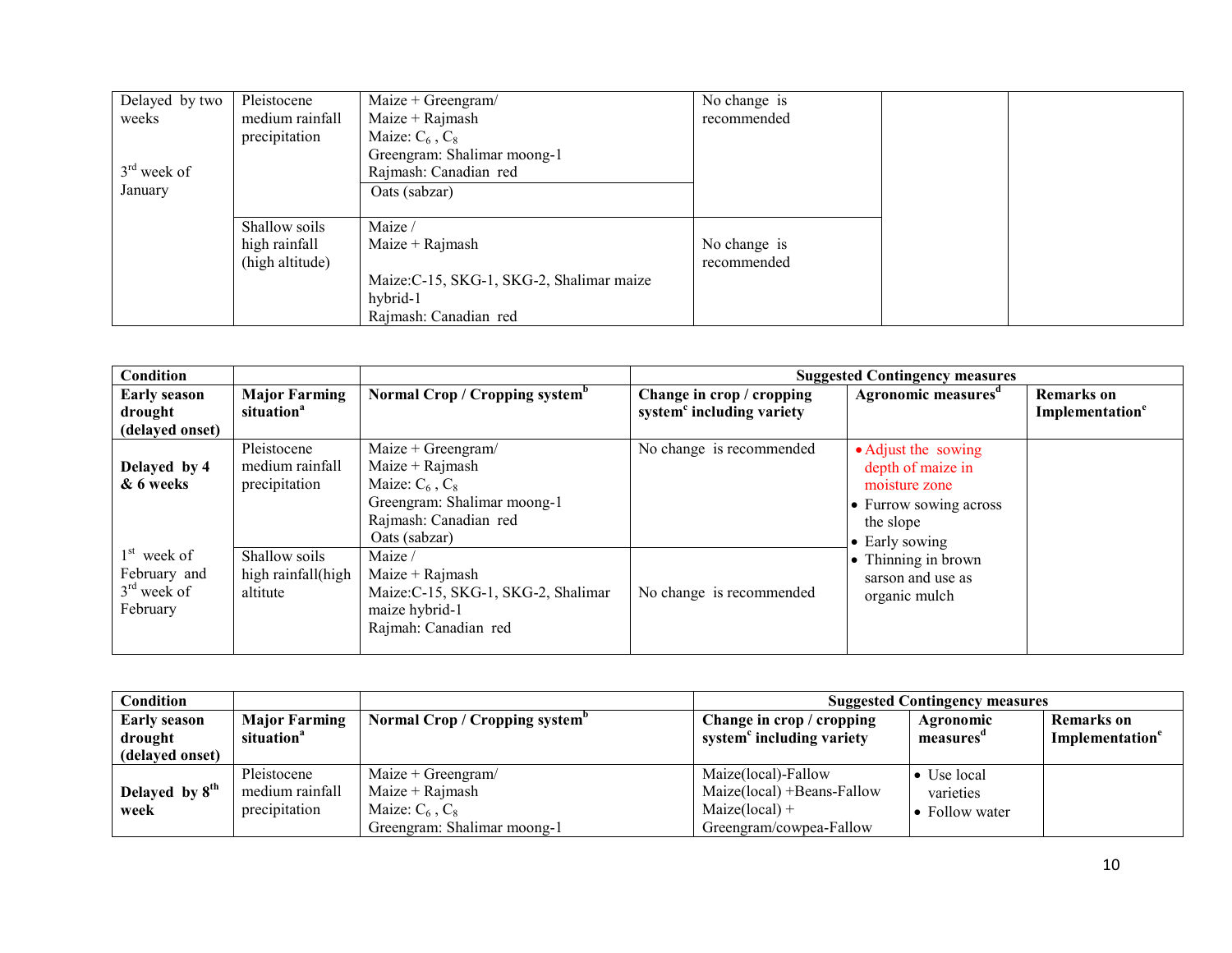| $1st$ week of                                             | Rajmash: Canadian red                                                                                                          |                                                                                                                                                        | harvesting                                                                                                                   |
|-----------------------------------------------------------|--------------------------------------------------------------------------------------------------------------------------------|--------------------------------------------------------------------------------------------------------------------------------------------------------|------------------------------------------------------------------------------------------------------------------------------|
| March<br>Shallow soils<br>high rainfall(high<br>altitude) | Oats (sabzar)<br>Maize /<br>$Maize + Rajmask$<br>Maize:C-15, SKG-1, SKG-2, Shalimar maize<br>hybrid-1<br>Rajmash: Canadian red | Maize-local/<br>Beans-Canadian red/<br>Cowpea local<br>Maize(local)-Fallow/<br>Maize(local)+ Beans-Fallow/<br>Maize(local)+Greengram/<br>Cowpea-fallow | • Increase sowing<br>depth<br>$\bullet$ Early sowing<br>• Use mulches<br>$\bullet$ Increase quantity<br>of organic<br>manure |

| Condition                                        |                                                                                                             |                                                                                                                                                                                                                                                             |                                                                                                                                                                                                                                                            | <b>Suggested Contingency measures</b>                                                                                                                      |                                                  |
|--------------------------------------------------|-------------------------------------------------------------------------------------------------------------|-------------------------------------------------------------------------------------------------------------------------------------------------------------------------------------------------------------------------------------------------------------|------------------------------------------------------------------------------------------------------------------------------------------------------------------------------------------------------------------------------------------------------------|------------------------------------------------------------------------------------------------------------------------------------------------------------|--------------------------------------------------|
|                                                  | Major<br>Farming<br>situation <sup>a</sup>                                                                  | Normal Crop/cropping system <sup>b</sup>                                                                                                                                                                                                                    | Change in crop/cropping<br>system <sup>c</sup>                                                                                                                                                                                                             | Agronomic measures <sup>d</sup>                                                                                                                            | <b>Remarks</b> on<br>Implementation <sup>e</sup> |
| Early<br>season<br>drought<br>(delayed<br>onset) | Pleistocene soil<br>medium<br>rainfall<br>precipitation<br>Shallowsoils<br>high rainfall<br>(high altitude) | $Maize + Greengram/$<br>Maize + $Rajmash$<br>Maize: $C_6$ , $C_8$<br>Greengram: Shalimar moong-1<br>Rajmash: Canadian red<br>Oats (sabzar)<br>Maize /<br>Maize + $Rajmash$<br>Maize:C-15, SKG-1, SKG-2,<br>Shalimar maize hybrid-1<br>Rajmash: Canadian red | Maize(local)-Fallow<br>Maize(local) +Beans-Fallow<br>$Maize(local) +$<br>Greengram/cowpea-Fallow<br>Maize-local/<br>Beans-Canadian red/<br>Cowpea local<br>Maize(local)-Fallow/<br>Maize(local)+ Beans-Fallow/<br>Maize(local)+Greengram/Cowp<br>ea-fallow | • Use local varieties<br>• Follow water harvesting<br>• Increase sowing depth<br>• Early sowing<br>• Use mulches<br>Increase quantity of<br>organic manure |                                                  |

| Condition           |                        |                              | <b>Suggested Contingency measures</b> |                 |              |
|---------------------|------------------------|------------------------------|---------------------------------------|-----------------|--------------|
| <b>Early season</b> | <b>Major Farming</b>   | Normal Crop/cropping system" | Crop management                       | Soil nutrient & | Remarks on   |
| drought             | situation <sup>a</sup> |                              |                                       | moisture        | Implementati |
| (Normal)            |                        |                              |                                       | conservation    | on`          |
| onset)              |                        |                              |                                       | measures        |              |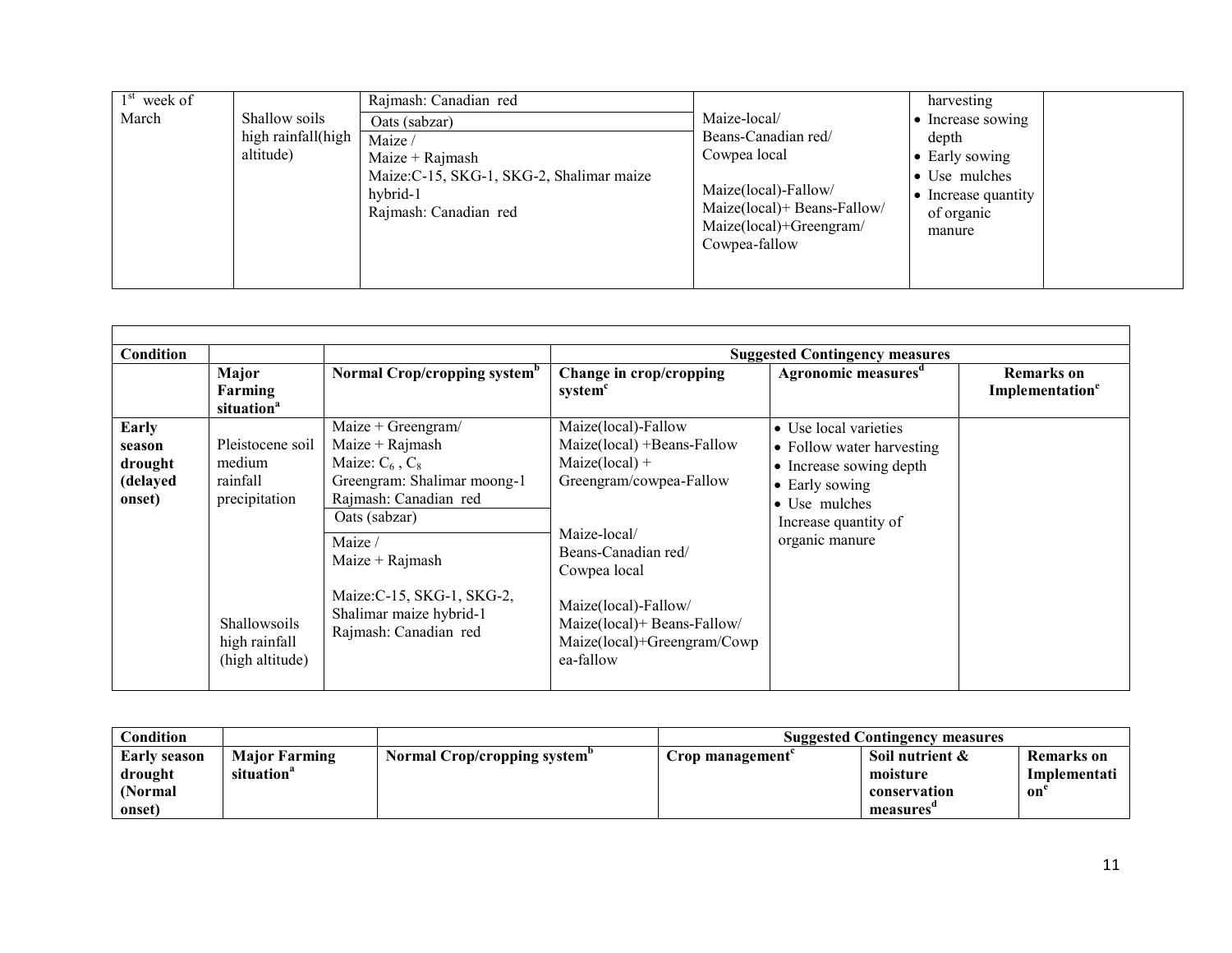| <b>Normal onset</b> | Pleistocene soil   | Maize + Greengram/                  | • Thining and gap filling        | • Tillage mulching |  |
|---------------------|--------------------|-------------------------------------|----------------------------------|--------------------|--|
| followed by         | medium rainfall    | Maize $+$ Rajmash                   | $\bullet$ Reseeding /gap filling |                    |  |
| 20 day dry          | precipitation      | Maize: $C_6$ , $C_8$                |                                  |                    |  |
| spell               |                    | Greengram: Shalimar moong-1         |                                  |                    |  |
|                     |                    | Rajmash: Canadian red               |                                  |                    |  |
|                     |                    | Oats (sabzar)                       |                                  |                    |  |
|                     | Shallow soils high | Maize /                             | Reseeding if germination         |                    |  |
|                     | rainfall           | Maize $+$ Rajmash                   | fails                            |                    |  |
|                     | (high altitude)    | Maize: C-15, SKG-1, SKG-2, Shalimar |                                  |                    |  |
|                     |                    | maize hybrid-1                      |                                  |                    |  |
|                     |                    | Rajmash: Canadian red               |                                  |                    |  |

| Condition                                                                                        |                                                                                                           |                                                                                                                                                                                                                                                            |                                                                                | <b>Suggested Contingency measures</b>                               |                                                  |
|--------------------------------------------------------------------------------------------------|-----------------------------------------------------------------------------------------------------------|------------------------------------------------------------------------------------------------------------------------------------------------------------------------------------------------------------------------------------------------------------|--------------------------------------------------------------------------------|---------------------------------------------------------------------|--------------------------------------------------|
| Mid season<br>drought (long dry<br>spell, consecutive 2<br>weeks rainless<br>$(>2.5$ mm) period) | <b>Major Farming</b><br>situation <sup>a</sup>                                                            | Normal Crop/cropping system <sup>p</sup>                                                                                                                                                                                                                   | Crop management <sup>c</sup>                                                   | Soil nutrient &<br>moisture<br>conservation<br>measues <sup>d</sup> | <b>Remarks</b> on<br>Implementation <sup>e</sup> |
|                                                                                                  | Pleistocene soil<br>medium rainfall<br>precipitation<br>Shallow soils high<br>rainfall<br>(high altitude) | Maize + Greengram/<br>$Maize + Rajmask$<br>Maize: $C_6$ , $C_8$<br>Greengram: Shalimar moong-1<br>Rajmash: Canadian red<br>Oats (sabzar)<br>Maize /<br>Maize + $Rajmash$<br>Maize: C-15, SKG-1, SKG-2, Shalimar<br>maize hybrid-1<br>Rajmash: Canadian red | Life saving irrigation<br>Weeding & mulching<br>Delay application of N<br>dose | Prepare furrow across<br>the slope<br>Spray urea                    |                                                  |

| Condition     |                      |                                          | <b>Suggested Contingency measures</b> |                       |                |
|---------------|----------------------|------------------------------------------|---------------------------------------|-----------------------|----------------|
| Mid season    | <b>Maior Farming</b> | Normal Crop/cropping system <sup>"</sup> | rop management                        | Soil nutrient &       | Remarks on     |
| drought (long | situation            |                                          |                                       | moisture conservation | Implementation |
| spell)<br>dry |                      |                                          |                                       | measrues              |                |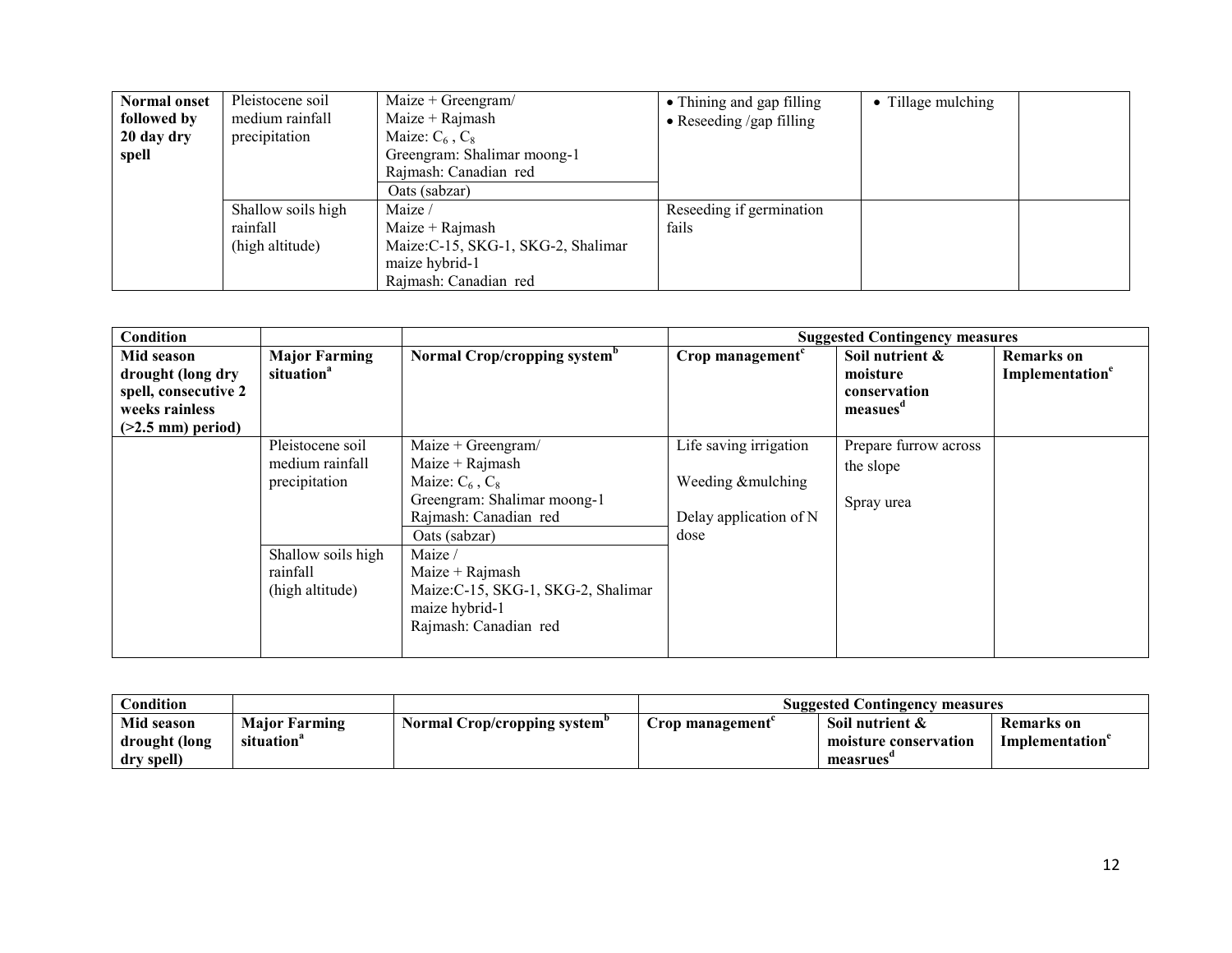| Pleistocene soil<br>medium rainfall               | Maize + Greengram/<br>$Maize + Rajmash$                                                                        | Life saving irrigation                                       | Spray micro nutrients<br>and urea and potash as |
|---------------------------------------------------|----------------------------------------------------------------------------------------------------------------|--------------------------------------------------------------|-------------------------------------------------|
| precipitation                                     | Maize: $C_6$ , $C_8$<br>Greengram: Shalimar                                                                    | Tillage mulch                                                | Kcl                                             |
|                                                   | moong-1<br>Rajmash: Canadian red                                                                               | Weeding                                                      | Mulching                                        |
|                                                   | Oats (sabzar)                                                                                                  | Organic mulch                                                |                                                 |
| Shallow soils high<br>rainfall<br>(high altitude) | Maize /<br>Maize + $Rajmash$<br>Maize: C-15, SKG-1, SKG-2,<br>Shalimar maize hybrid-1<br>Rajmash: Canadian red | Thing of plant stand to<br>rationalize available<br>moisture |                                                 |

| Condition                                            |                                                                                                      | <b>Suggested Contingency measures</b>                                                                                                                                                                                                                        |                                                                                                                                                                               |                                                                                                                        |                                     |  |  |
|------------------------------------------------------|------------------------------------------------------------------------------------------------------|--------------------------------------------------------------------------------------------------------------------------------------------------------------------------------------------------------------------------------------------------------------|-------------------------------------------------------------------------------------------------------------------------------------------------------------------------------|------------------------------------------------------------------------------------------------------------------------|-------------------------------------|--|--|
| <b>Terminal</b><br>drought (Early                    | <b>Major Farming</b><br>situation <sup>a</sup>                                                       | Normal Crop/cropping system <sup>b</sup>                                                                                                                                                                                                                     | Crop management $c$                                                                                                                                                           | <b>Rabi Crop</b><br>planning                                                                                           | <b>Remarks</b> on<br>Implementation |  |  |
| withdrawal of<br>$monsoon$<br>western<br>disturbance | Pleistocene soil<br>medium rainfall<br>precipitation<br>Shallow soils high<br>rainfall(high altitute | $Maize + Greengram/$<br>$Maize + Rajmash$<br>Maize: $C_6$ , $C_8$<br>Greengram: Shalimar moong-1<br>Rajmash: Canadian red<br>Oats (sabzar)<br>Maize /<br>$Maize + Rajmash$<br>Maize: C-15, SKG-1, SKG-2, Shalimar maize<br>hybrid-1<br>Rajmash: Canadian red | Life saving irrigation from<br>water storages<br>Harvest moong and beans<br>for vegetable purpose<br>Harvest maize for fodder<br>purpose and save excessive<br>biomass as hay | Lentil,<br>brown sarson, wheat<br>vetch to be sown in<br>the month of October<br>followed by pre-<br>sowing irrigation |                                     |  |  |

### 2.1.2 Drought - Irrigated situation

| $\complement$ ondition |                      |                             | <b>Suggested Contingency measures</b> |                         |                   |
|------------------------|----------------------|-----------------------------|---------------------------------------|-------------------------|-------------------|
|                        | <b>Major Farming</b> | <b>Normal Crop/cropping</b> | Change in crop/cropping               | Agronomic measures      | <b>Remarks</b> on |
|                        | situation            | system                      | system                                |                         | Implementation    |
| <b>Delayed release</b> | Low land, snow       | Rice-brown sarson           | Dealyed released of water             | Pre-sowing irrigation   |                   |
| of water in            | melt                 | Rice-fodder oats            | Is not situation as at early          | Proper puddling in rice |                   |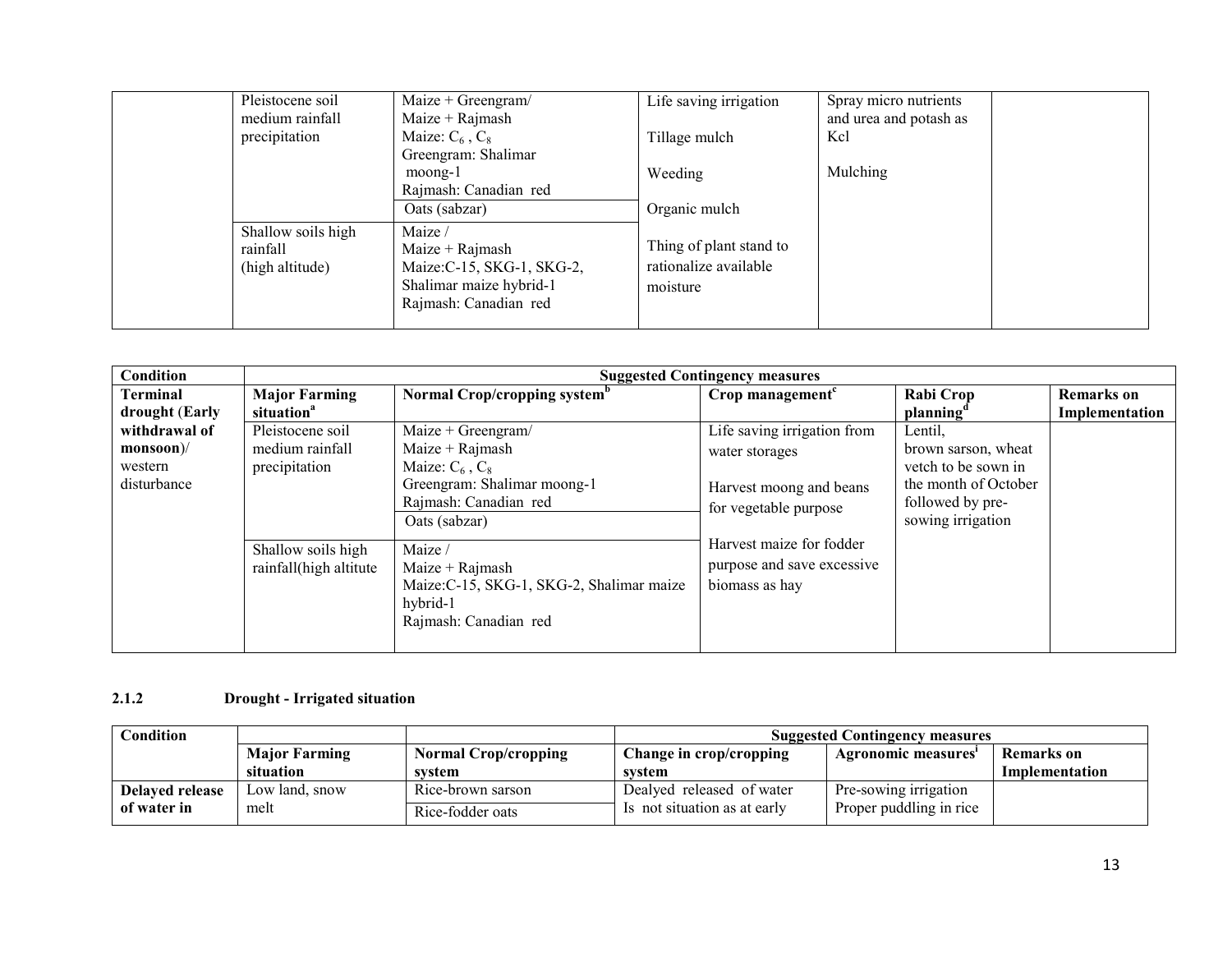| Condition         |                        |                             |                             | <b>Suggested Contingency measures</b>                                           |                   |
|-------------------|------------------------|-----------------------------|-----------------------------|---------------------------------------------------------------------------------|-------------------|
|                   | <b>Major Farming</b>   | <b>Normal Crop/cropping</b> | Change in crop/cropping     | Agronomic measures <sup>1</sup>                                                 | <b>Remarks</b> on |
|                   | situation              | system                      | system                      |                                                                                 | Implementation    |
| canals due to     | Streams, Alluvial      | Rice-wheat                  | stages whatever snow is     | fields                                                                          |                   |
| low               | soils                  |                             | available water is releaaed | Irrigate rice after                                                             |                   |
| rainfall/snowfall | Tail ends of irrigated | Rice-brown sarson           | Not required                | disappearance of                                                                |                   |
|                   | area                   | Rice-fodder oats            |                             | ponded water                                                                    |                   |
|                   |                        | Rice-wheat                  |                             | Pre-sowing irrigation                                                           |                   |
|                   | Mid to high altitude   | Rice-brown sarson           |                             | Proper puddling in rice                                                         |                   |
|                   | Pleistocene soils      | Rice-fodder oats            |                             | fields                                                                          |                   |
|                   |                        | Rice-wheat                  |                             | Irrigate rice after<br>disappearance of<br>ponded water.<br>Plastering of bunds |                   |

| <b>Condition</b>                                                                   | <b>Suggested Contingency measures</b>                                       |                                                                             |                                                                                             |                                                                                                                    |                                     |  |
|------------------------------------------------------------------------------------|-----------------------------------------------------------------------------|-----------------------------------------------------------------------------|---------------------------------------------------------------------------------------------|--------------------------------------------------------------------------------------------------------------------|-------------------------------------|--|
|                                                                                    | <b>Major Farming</b><br>situation                                           | <b>Normal Crop/cropping</b><br>system <sup>g</sup>                          | Change in crop/cropping<br>system <sup>n</sup>                                              | Agronomic measures <sup>i</sup>                                                                                    | <b>Remarks</b> on<br>Implementation |  |
| <b>Limited release</b><br>of water in<br>canals due to<br>low<br>rainfall/snowfall | Low land, snow<br>melt<br>Streams, Alluvial<br>soils                        | Rice-brown sarson<br>Rice-fodder oat<br>Rice-wheat                          | Maize+beans-brown sarson<br>Maize+beans-oats<br>Maize+Greengram /Cowpea-<br>brown sarson    | Pre-sowing irrigation<br>Plant local varities.<br>Early sowing<br>recommended<br>Increase organic<br>manure as per |                                     |  |
|                                                                                    | Tail ends of irrigated<br>area<br>Mid to high altitude<br>Pleistocene soils | Rice-brown sarson<br>Rice-fodder oats<br>Rice-wheat<br>a. Rice-brown sarson | Maize+beans-brown sarson<br>Maize+beans-oats<br>Maize+moong/cowpea-brown<br>sarson<br>Maize | availability                                                                                                       |                                     |  |
|                                                                                    |                                                                             | b.Rice-fodder oats                                                          | Fodder maize                                                                                |                                                                                                                    |                                     |  |

| <b>condition</b> |                               |                                   | . Contingency<br>Suggested<br>measures      |                         |                                     |
|------------------|-------------------------------|-----------------------------------|---------------------------------------------|-------------------------|-------------------------------------|
|                  | Maior<br>Farming<br>situation | Normal<br>Crop/cropping<br>system | $\sim$<br>Change in crop/cropping<br>svstem | : measures<br>Agronomic | Remarks on<br><b>Implementation</b> |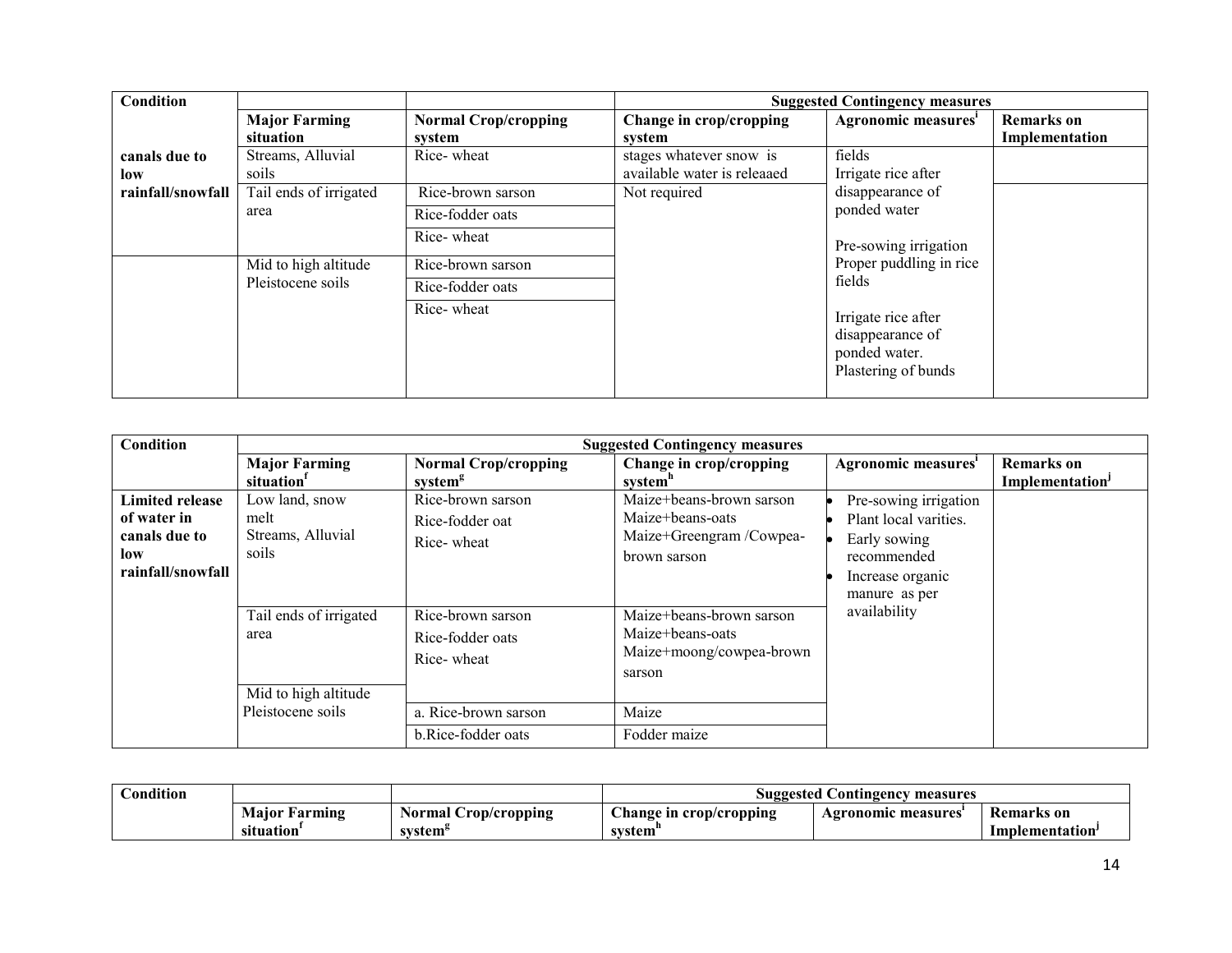| Condition                                                                                                |                                   |                                                    |                                    | <b>Suggested Contingency measures</b> |                                                         |
|----------------------------------------------------------------------------------------------------------|-----------------------------------|----------------------------------------------------|------------------------------------|---------------------------------------|---------------------------------------------------------|
|                                                                                                          | <b>Major Farming</b><br>situation | <b>Normal Crop/cropping</b><br>system <sup>8</sup> | Change in crop/cropping<br>system" | Agronomic measures <sup>1</sup>       | <b>Remarks</b> on<br><b>Implementation</b> <sup>J</sup> |
| Non release of<br>water in canals<br>under delayed<br>onset of<br>western<br>disturbance in<br>catchment |                                   | Conditions not applicable                          |                                    |                                       |                                                         |
| Lack of inflows<br>into tanks due<br>to insufficient<br>/delayed onset<br>of monsoon                     |                                   | <b>Condition not applicable</b>                    |                                    |                                       |                                                         |
| Insufficient<br>groundwater<br>recharge due to<br>low rainfall                                           |                                   | <b>Condition not applicable</b>                    |                                    |                                       |                                                         |

2.2 Unusual rains (untimely, unseasonal etc) (for both rainfed and irrigated situations)

| Condition                                                               | <b>Suggested contingency measure</b>        |                                                                                     |                                                                                                    |                                       |  |
|-------------------------------------------------------------------------|---------------------------------------------|-------------------------------------------------------------------------------------|----------------------------------------------------------------------------------------------------|---------------------------------------|--|
| Continuous high rainfall<br>in a short span leading<br>to water logging | Vegetative stage <sup>k</sup>               | Flowering stage <sup>1</sup>                                                        | Crop maturity stage $m$                                                                            | Post harvest <sup>n</sup>             |  |
| Maize+Beans                                                             | Provide surface drainage<br>along the slope | Provide surface drainage                                                            | Drain field.<br>Provide staking if lodging is seen.<br>Harvest around at physiological<br>maturity | Spread crop at dry and safer<br>place |  |
| Beans/ Greengram                                                        | do                                          | do                                                                                  | Harvest crop by uprooting<br>Not by picking                                                        | do                                    |  |
| Fodder maize                                                            | do                                          | Harvest crop as and when<br>workable                                                |                                                                                                    |                                       |  |
| Rice                                                                    | Drain excessive water.                      | Provide drainage and take<br>measures against rice blast<br>(prophylactic measures) |                                                                                                    |                                       |  |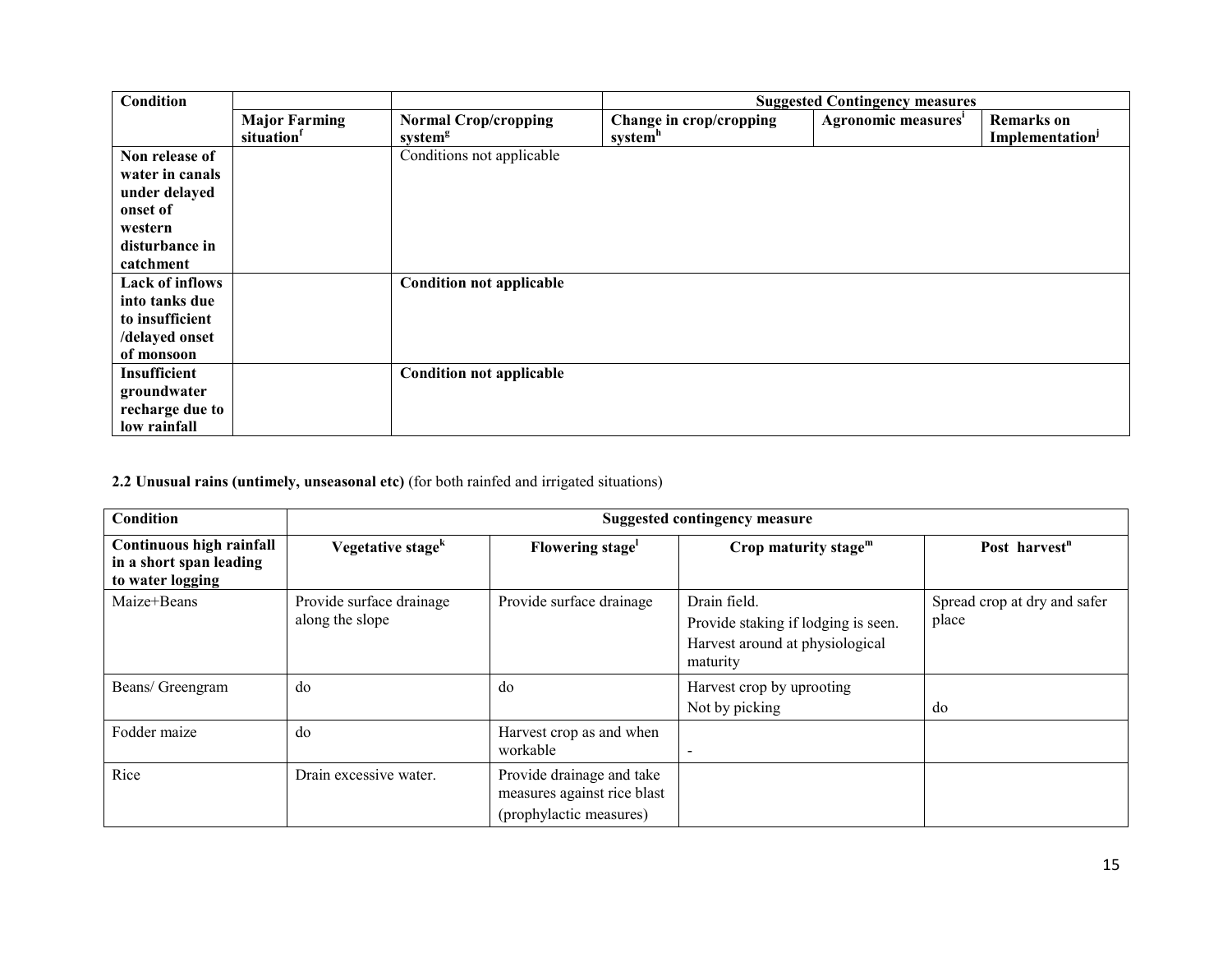| Horticulture                                                   |                                                                                                                                         |                            |                              |
|----------------------------------------------------------------|-----------------------------------------------------------------------------------------------------------------------------------------|----------------------------|------------------------------|
| <b>Apple</b>                                                   | At dormant stage in case of<br>heavy snowfall remove snow<br>from trees<br>In case of trunk craking join<br>splits by nuts and bolts to |                            |                              |
|                                                                | save trees                                                                                                                              |                            |                              |
| Heavy rainfall with high<br>speed winds in a short<br>$span^2$ |                                                                                                                                         |                            |                              |
| Horticulture                                                   |                                                                                                                                         |                            |                              |
| Outbreak of pests and<br>diseases due to<br>unseasonal rains   |                                                                                                                                         |                            |                              |
| Rice                                                           |                                                                                                                                         | Need based plant           | Safe storage against storage |
| Brown sarson                                                   |                                                                                                                                         | protection IPDM for pluses | pest and diseases            |
| Maize                                                          |                                                                                                                                         |                            |                              |
| Beans                                                          |                                                                                                                                         |                            |                              |
| Horticulture                                                   |                                                                                                                                         |                            |                              |

#### 2.3 Floods: Not experienced / encountered

| Condition                                                   | Suggested contingency measure <sup>o</sup> |                                                                             |                                                                                                         |                                                                             |  |  |  |
|-------------------------------------------------------------|--------------------------------------------|-----------------------------------------------------------------------------|---------------------------------------------------------------------------------------------------------|-----------------------------------------------------------------------------|--|--|--|
| Transient water logging/ partial<br>inundation <sup>1</sup> | Seedling / nursery stage                   | <b>Vegetative stage</b>                                                     | <b>Reproductive stage</b>                                                                               | At harvest                                                                  |  |  |  |
| <b>Rice</b>                                                 | <b>NA</b>                                  | -Remove slit from the effected<br>parts of field<br>-Drain water from field | -Staking of lodged plants<br>-Remove slit<br>-Drain water<br>-Prophylactic spray to<br>control diseases | -Drain field<br>-Remove slit<br>-Harvest and take produce<br>to safer place |  |  |  |
| Horticulture                                                |                                            |                                                                             |                                                                                                         |                                                                             |  |  |  |
| Continuous submergence<br>for more than 2 days <sup>2</sup> |                                            |                                                                             |                                                                                                         |                                                                             |  |  |  |
| Horticulture                                                |                                            |                                                                             |                                                                                                         |                                                                             |  |  |  |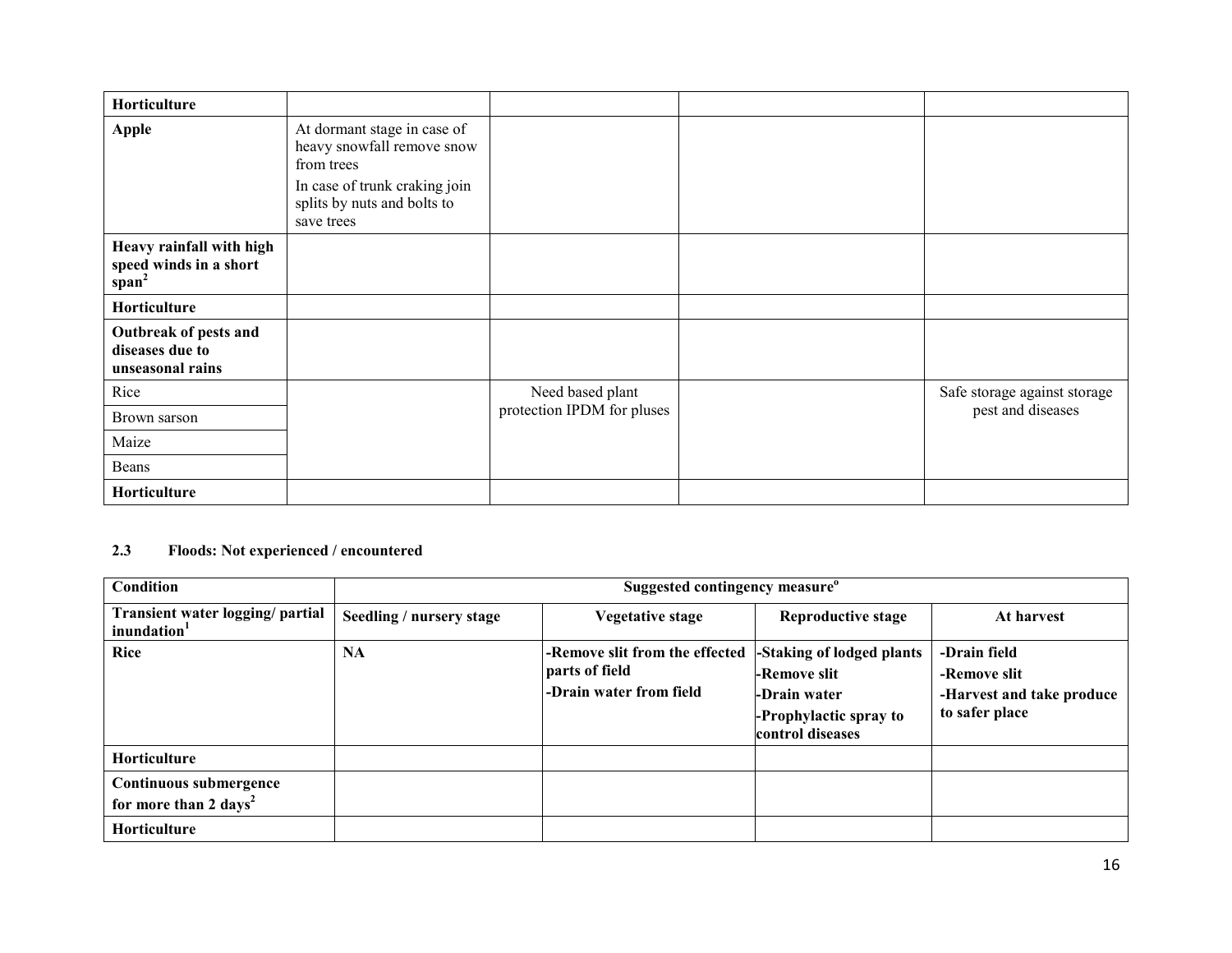| $\mathbf{A}$<br>,,,,<br>мин |  |  |
|-----------------------------|--|--|
|                             |  |  |

### 2.4 Extreme events: Heat wave / Cold wave/Frost/ Hailstorm /Cyclone : Not experienced / encountered

| <b>Extreme event type</b> | Suggested contingency measure <sup>r</sup>   |                         |                           |            |
|---------------------------|----------------------------------------------|-------------------------|---------------------------|------------|
|                           | Seedling / nursery stage                     | <b>Vegetative stage</b> | <b>Reproductive stage</b> | At harvest |
| Heat Wave <sup>p</sup>    | <b>NA</b>                                    |                         |                           |            |
| Crop1                     |                                              |                         |                           |            |
|                           |                                              |                         |                           |            |
|                           |                                              |                         |                           |            |
| Cold wave <sup>q</sup>    |                                              |                         |                           |            |
|                           | At nursery stage use low polythene tunnel to | Increase water level in | Keep water level up       |            |
| <b>Rice</b>               | Grow rice nursery as standard method         | the paddy fields        |                           |            |
| Horticulture              |                                              |                         |                           |            |
| Frost                     |                                              |                         |                           |            |
| Horticulture              |                                              |                         |                           |            |
| Hailstorm                 |                                              |                         |                           |            |
| Horticulture              |                                              |                         |                           |            |
| Cyclone                   |                                              |                         |                           |            |
| Horticulture              |                                              |                         |                           |            |

#### 2.5Contingent strategies for Livestock, Poultry & Fisheries

### 2.5.1 Livestock

|                              | <b>Suggested contingency measures</b>                                                                                                            |                                                                                                                 |                 |
|------------------------------|--------------------------------------------------------------------------------------------------------------------------------------------------|-----------------------------------------------------------------------------------------------------------------|-----------------|
|                              | Before the event <sup>8</sup>                                                                                                                    | During the event                                                                                                | After the event |
| <b>Drought</b>               |                                                                                                                                                  |                                                                                                                 |                 |
| Feed and fodder availability | - Necessary arrangements to grow fodder on<br>bunds/orchars and irrigated area as need based<br>- Use excessive fodder for making hay and silage | -Keep animals under shade<br>-Use urea molasses treated roughage<br>-Use feed blocks prepared from crop residue |                 |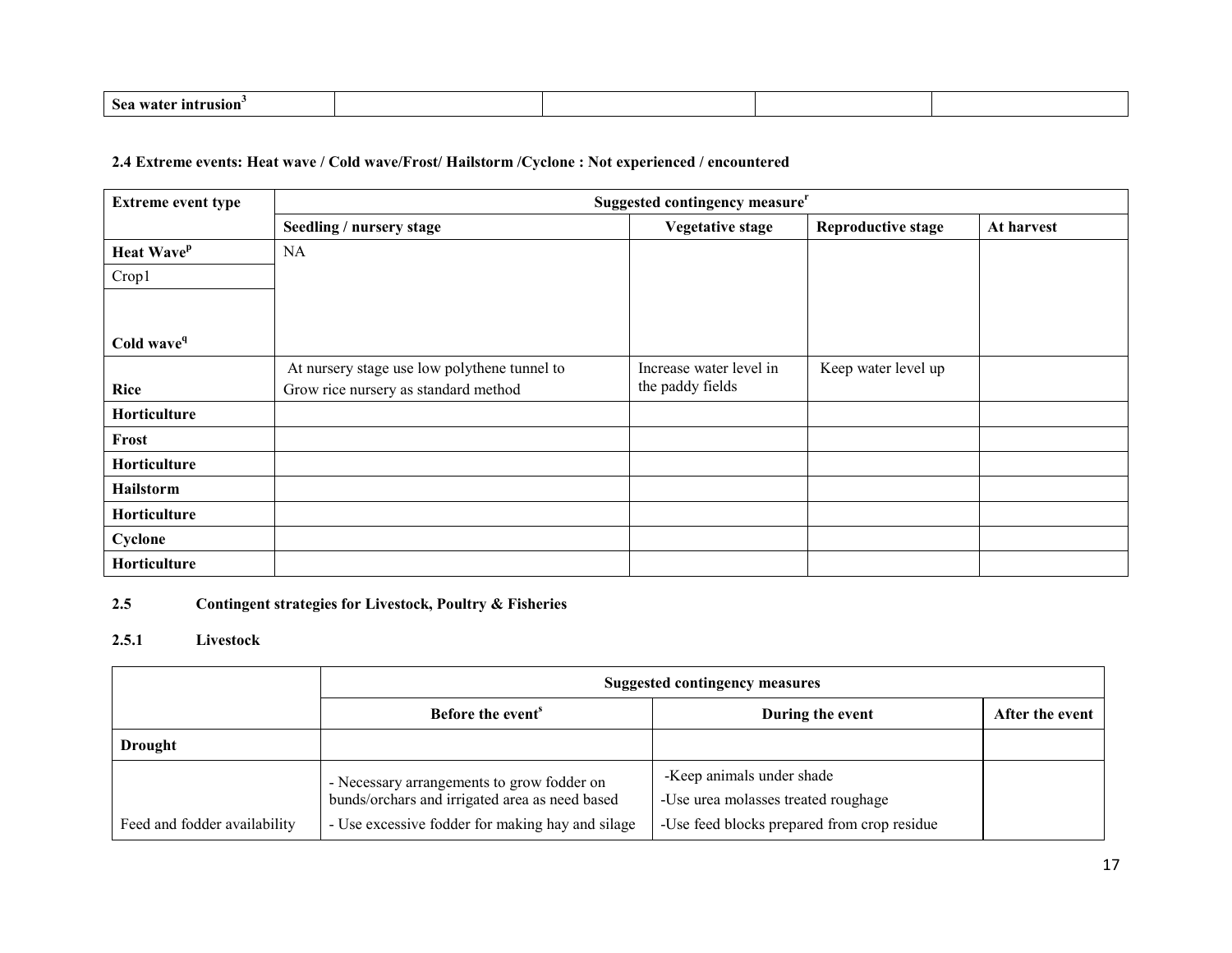|                                   |                                                              | And apple pomace                                                                                                                             |                                                   |
|-----------------------------------|--------------------------------------------------------------|----------------------------------------------------------------------------------------------------------------------------------------------|---------------------------------------------------|
|                                   |                                                              | -Ensure availability of mineral mixture                                                                                                      |                                                   |
| Drinking water                    | Ensure storage of drinking water in storage tanks            | Ensure storage of water                                                                                                                      |                                                   |
| Health and disease<br>management  | Arrangement and preparedness with required<br>medicine stock | Vaccination for foot and mouth disease and other<br>required dosage and vaccination if not done<br>earlier                                   | Culling sick<br>and<br>unproductive<br>livestock. |
| <b>Floods</b>                     |                                                              |                                                                                                                                              |                                                   |
| Feed and fodder availability      | $\blacksquare$                                               | Take animals to safer places<br>-Use feed blocks prepared from crop residue<br>And apple pomace<br>-Spread wet fodder at safer places to dry |                                                   |
| Drinking water                    |                                                              |                                                                                                                                              |                                                   |
| Health and disease<br>management  |                                                              |                                                                                                                                              |                                                   |
| Cyclone                           |                                                              |                                                                                                                                              |                                                   |
| Feed and fodder availability      |                                                              |                                                                                                                                              |                                                   |
| Drinking water                    |                                                              |                                                                                                                                              |                                                   |
| Health and disease<br>management  |                                                              |                                                                                                                                              |                                                   |
| Heat wave and cold wave           |                                                              |                                                                                                                                              |                                                   |
| Shelter/environment<br>management | Provide heating and proper ventilation                       | Ensure live stock is not subjected to direct cold                                                                                            |                                                   |
| Health and disease<br>management  |                                                              |                                                                                                                                              |                                                   |
|                                   |                                                              |                                                                                                                                              |                                                   |

s based on forewarning wherever available

2.5.2 Poultry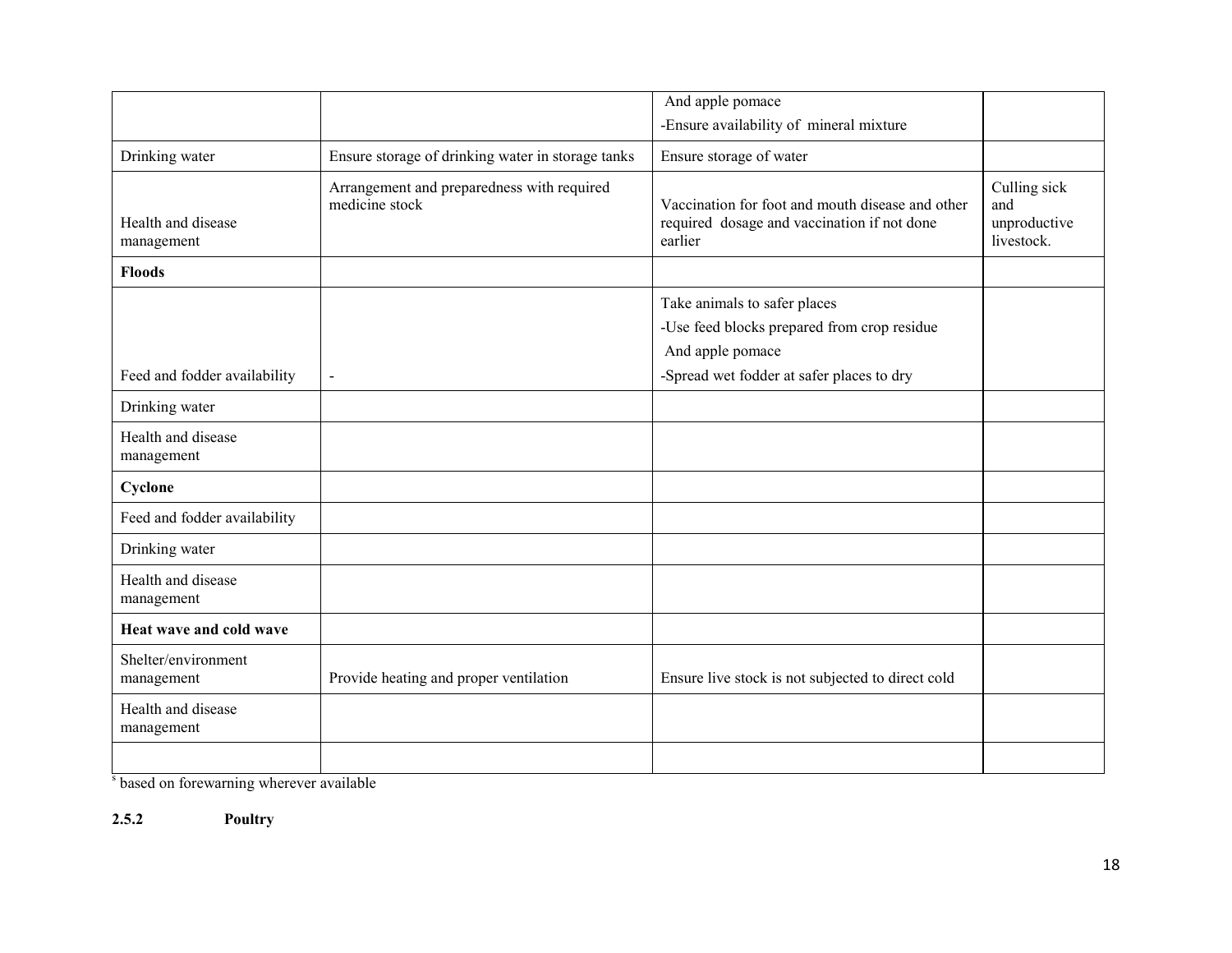|                                | <b>Suggested contingency measures</b>             |                                 |                           | Convergence/linkages<br>with ongoing programs,<br>if any |
|--------------------------------|---------------------------------------------------|---------------------------------|---------------------------|----------------------------------------------------------|
|                                | Before the event <sup>a</sup>                     | During the event                | After the event           |                                                          |
| <b>Drought</b>                 |                                                   |                                 |                           |                                                          |
|                                | Ensure stock of feed                              | Utilisse damaged<br>food grains |                           |                                                          |
| Shortage of feed ingredients   |                                                   | Utilise stored feed             | Culling of affected birds |                                                          |
| Drinking water                 | Storage in water reservoirs                       | Use stored water                | $\blacksquare$            |                                                          |
| Health and disease management  | Preparedness and<br>arrangement of<br>vaccination | Mass vaccination                | Culling of diseased birds |                                                          |
| <b>Floods</b>                  |                                                   |                                 |                           |                                                          |
| Shortage of feed ingredients   |                                                   |                                 |                           |                                                          |
| Drinking water                 |                                                   |                                 |                           |                                                          |
| Health and disease management  |                                                   |                                 |                           |                                                          |
| Cyclone                        |                                                   |                                 |                           |                                                          |
| Shortage of feed ingredients   |                                                   |                                 |                           |                                                          |
| Drinking water                 |                                                   |                                 |                           |                                                          |
| Health and disease management  |                                                   |                                 |                           |                                                          |
| Heat wave and cold wave        |                                                   |                                 |                           |                                                          |
| Shelter/environment management |                                                   |                                 |                           |                                                          |
| Health and disease management  |                                                   |                                 |                           |                                                          |
|                                |                                                   |                                 |                           |                                                          |

<sup>a</sup> based on forewarning wherever available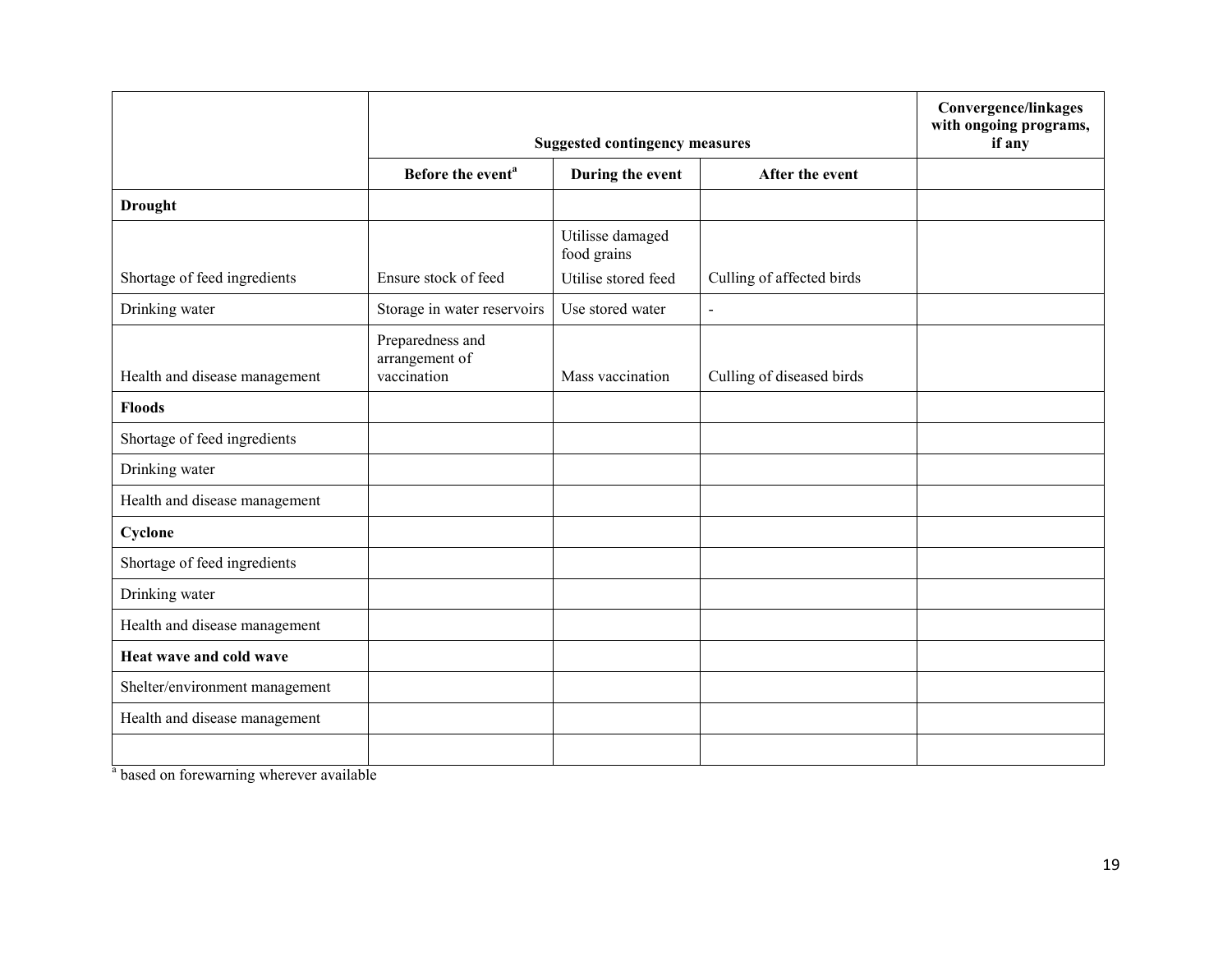### 2.5.3 Fisheries/ Aquaculture

|                                                                         | <b>Suggested contingency measures</b>                     |                                                                           |                 |  |
|-------------------------------------------------------------------------|-----------------------------------------------------------|---------------------------------------------------------------------------|-----------------|--|
|                                                                         | Before the event <sup>a</sup>                             | During the event                                                          | After the event |  |
| 1) Drought                                                              |                                                           |                                                                           |                 |  |
| A. Capture                                                              | Prepare additional water reservoirs<br>and exigency ponds | Protect brood stock by<br>making deep trenches in<br>the middle of ponds. |                 |  |
|                                                                         |                                                           | Sale of additional stock                                                  |                 |  |
|                                                                         |                                                           | Provide aeration                                                          |                 |  |
|                                                                         |                                                           | Stop feeding/restrict<br>feeding                                          |                 |  |
|                                                                         |                                                           | Give chilling treatment                                                   |                 |  |
| Marine                                                                  |                                                           |                                                                           |                 |  |
| Inland                                                                  |                                                           |                                                                           |                 |  |
| (i) Shallow water depth due to<br>insufficient rains/inflow             |                                                           |                                                                           |                 |  |
| (ii) Changes in water quality                                           |                                                           |                                                                           |                 |  |
| (iii) Any other                                                         |                                                           |                                                                           |                 |  |
| <b>B.</b> Aquaculture                                                   |                                                           |                                                                           |                 |  |
| (i) Shallow water in ponds due to<br>insufficient rains/inflow          |                                                           |                                                                           |                 |  |
| (ii) Impact of salt load build up in<br>ponds / change in water quality |                                                           |                                                                           |                 |  |
| (iii) Any other                                                         |                                                           |                                                                           |                 |  |
| 2) Floods                                                               |                                                           |                                                                           |                 |  |
| A. Capture                                                              |                                                           |                                                                           |                 |  |
| Marine                                                                  |                                                           |                                                                           |                 |  |
| Inland                                                                  |                                                           |                                                                           |                 |  |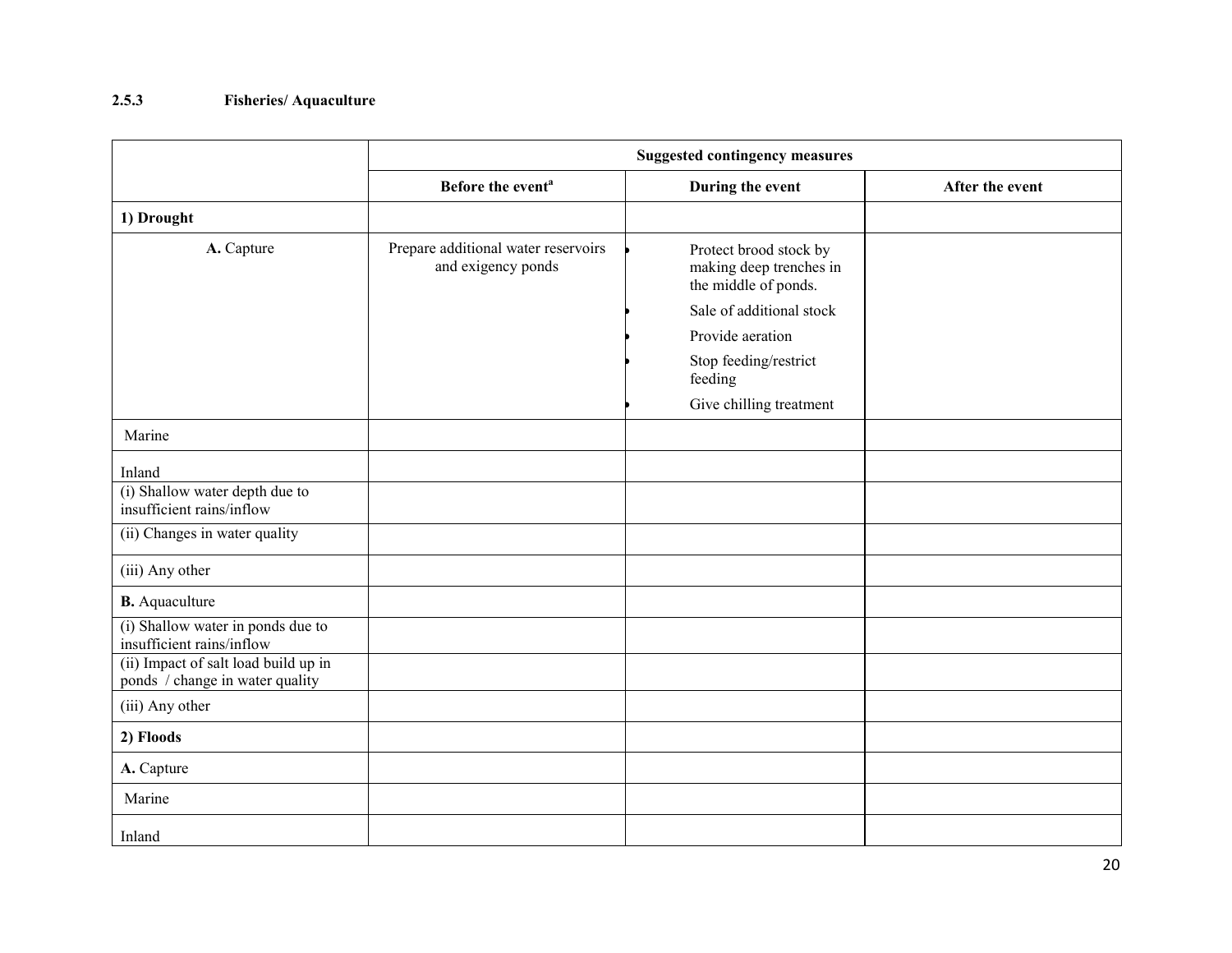| (i) Average compensation paid due to<br>loss of human life      |  |  |
|-----------------------------------------------------------------|--|--|
| (ii) No. of boats / nets/damaged                                |  |  |
| (iii) No. of houses damaged                                     |  |  |
| (iv) Loss of stock                                              |  |  |
| (v) Changes in water quality                                    |  |  |
| (vi) Health and diseases                                        |  |  |
| <b>B.</b> Aquaculture                                           |  |  |
| (i) Inundation with flood water                                 |  |  |
| (ii) Water contamination and changes<br>in water quality        |  |  |
| (iii) Health and diseases                                       |  |  |
| (iv) Loss of stock and inputs (feed,<br>chemicals etc)          |  |  |
| (v) Infrastructure damage (pumps,<br>aerators, huts etc)        |  |  |
| (vi) Any other                                                  |  |  |
| 3. Cyclone / Tsunami                                            |  |  |
| A. Capture                                                      |  |  |
| Marine                                                          |  |  |
| (i) Average compensation paid due to<br>loss of fishermen lives |  |  |
| (ii) Avg. no. of boats / nets/damaged                           |  |  |
| (iii) Avg. no. of houses damaged                                |  |  |
| Inland                                                          |  |  |
| B. Aquaculture                                                  |  |  |
| (i) Overflow / flooding of ponds                                |  |  |